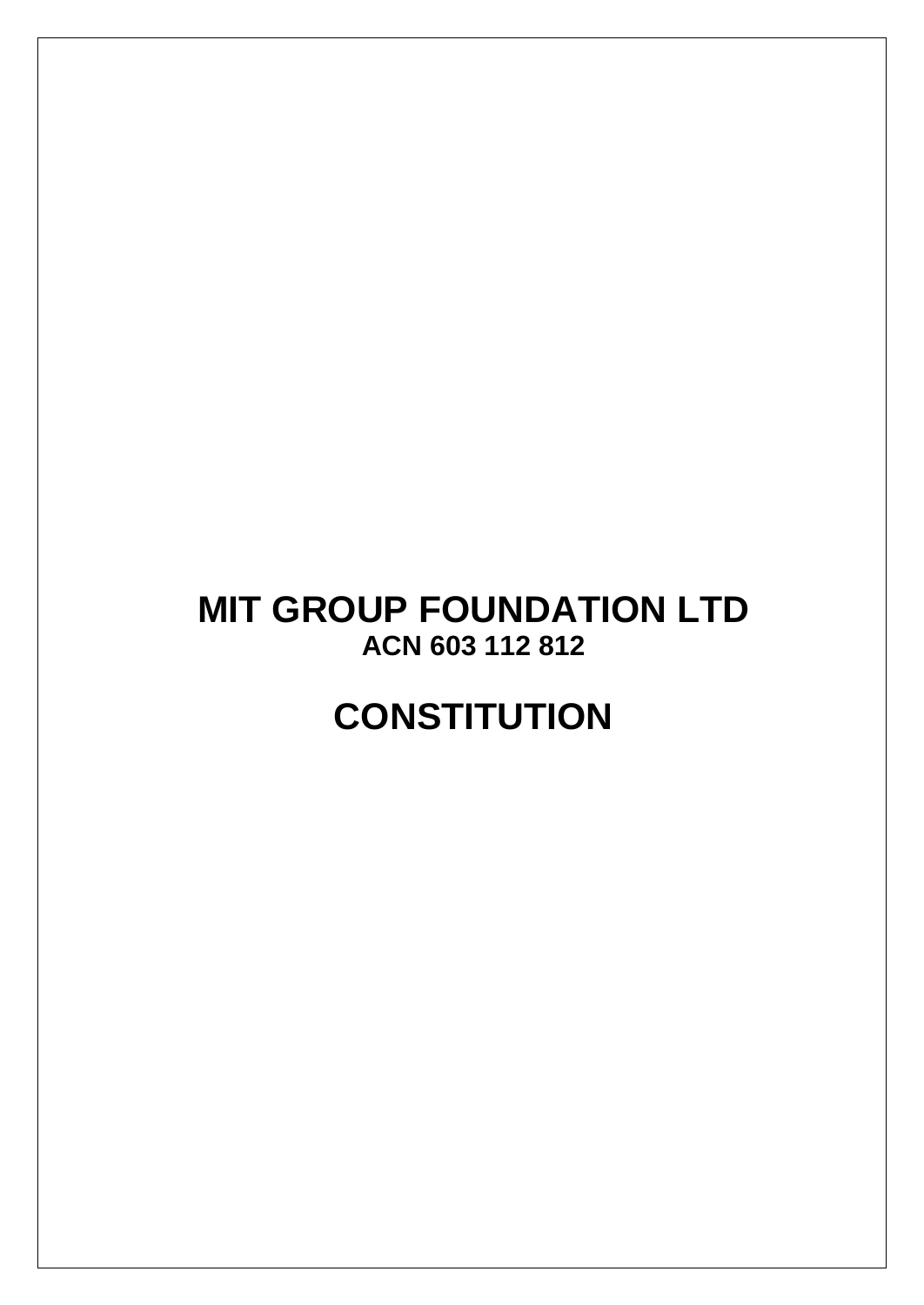#### **CORPORATIONS ACT 2001**

# **CONSTITUTION OF**

# **MIT GROUP FOUNDATION LTD. (ACN 603 112 812)**

# **A COMPANY LIMITED BY GUARANTEE**

- 1. **Name.** The name of the company is MIT Group Foundation Ltd.
- 2. **Company.** MIT Group Foundation is a company limited by guarantee.
- 3. **Legal capacity and powers.** MIT Group Foundation:
	- (a) has the legal capacity and, subject to the provisions of the Act, all the rights, powers and privileges of a natural person;
	- (b) does not have the power to issue shares.
- 4. **Objects.** The objects of MIT Group Foundation are the provision of the relief of poverty and distress of the poor and destitute in developing countries through the provision of
	- (a) building new schools;
	- (b) providing funds for educational materials;
	- (c) providing funds for teacher training;
	- (d) providing funds for student scholarships;
	- (e) providing vocational training for students;
	- (f) providing other infrastructure;
	- (g) building hospitals and/or medical centres;
	- (h) providing operating capital for hospitals and/or medical centres to purchase medical equipment and supplies, and funds to pay for medical staff and ancillary staff;
	- (i) providing funds for residential housing;
	- (j) providing funds to purchase food and water;
	- (k) providing funds to purchase clothing --

in those countries, and to do all things as may be appropriate or necessary to promote these objects, including:

- (1) inviting financial contributions from the public to the MIT Group Foundation Overseas Gift Fund;
- (2) carrying out its programs in partnership with local NGOs in accordance with the guidelines published by the Department;
- (3) adhering to, and carrying out its programs in accordance with, the ACFID Code of Conduct -

and MIT Group Foundation shall be organised and operated exclusively for the attainment of, and holds its assets and income on trust exclusively for, these objects.

- 5. **Liability of members.** The liability of the members is limited to the respective amounts that the members undertake under clause 266 to contribute to the property of MIT Group Foundation if it is wound up.
- 6. **Definitions.** In this Constitution:

**"ACFID"** means the Australian Council for International Development;

**"Act"** means the *Corporations Act* 2001;

**"approved auditor"** means a person registered, or taken to be registered, as an auditor under Part 9.2 of the *Corporations Act* 2001;

**"auditor"** means an auditor able to consent to be appointed as auditor;

**"Board"** means the Board of Directors;

**"charitable"** means exclusively charitable according to the law of Australia;

**"charitable institution"** means a corporation or body of persons associated for charitable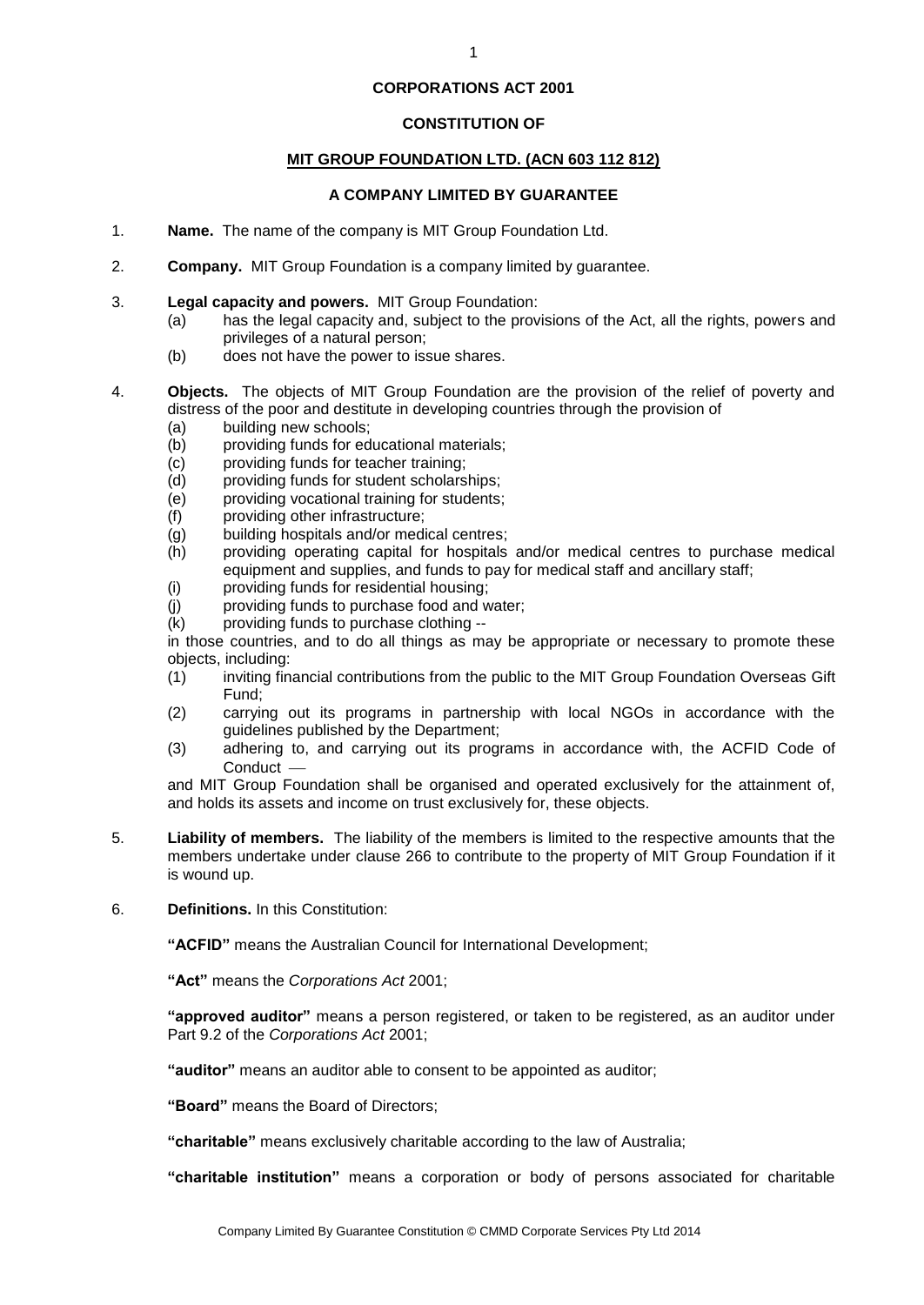purposes;

**"charitable trust"** has the same meaning as that expression is defined in section 7J of the *Charities Act* 1978 (Vic);

**"charity"** means charitable according to the law of Australia;

**"clause"** means a clause of this Constitution;

**"Code of Conduct"** means the ACFID Code of Conduct;

**"Commissioner of Taxation"** means the Commissioner of Taxation, a Second Commissioner of Taxation or a Deputy Commissioner of Taxation for the purposes of the *Income Tax Assessment Act* 1997;

**"Constitution"** means this Constitution as amended;

**"deductible gift recipient"** means an entity which is a deductible gift recipient under the *Income Tax Assessment Act* 1997;

**"Department"** means the Department of Foreign Affairs and Trade;

**"developing countries"** means those foreign states which are declared by the Minister for Foreign Affairs and Trade to be developing countries;

**"financial year"** means the year ending on 30th June;

**"Fund"** means the gift fund established by MIT Group Foundation under clause 222;

**"Fund Committee"** means the committee referred to in clause 222A;

**"Fund Committee Member"** means the a member of the Fund Committee;

**"General Meeting"** includes, where the context permits, an Annual General Meeting, an Extraordinary General Meeting and a Special General Meeting;

**"local NGO"** means a charitable NGO in the country in which MIT Group Foundation is carrying out its program;

**"member"** means, if subscriptions and contributions are payable by members, a financial member;

**"Member of the Board"** means a director of MIT Group Foundation;

**"MIT Group Foundation"** means MIT Group Foundation Ltd;

**"MIT Group Foundation Overseas Gift Fund"** means the gift fund of that name established by MIT Group Foundation under clause 222;

**"month"** means calendar month;

**"NGO"** means a non-government organisation;

**"programs"** means overseas programs for the relief of poverty in developing countries;

**"Register of Members"** includes the principal register and, if applicable, any branch register;

**"resolution"** means a resolution other than a special resolution;

**"seal"** means the common seal of MIT Group Foundation and includes any official seal of MIT Group Foundation;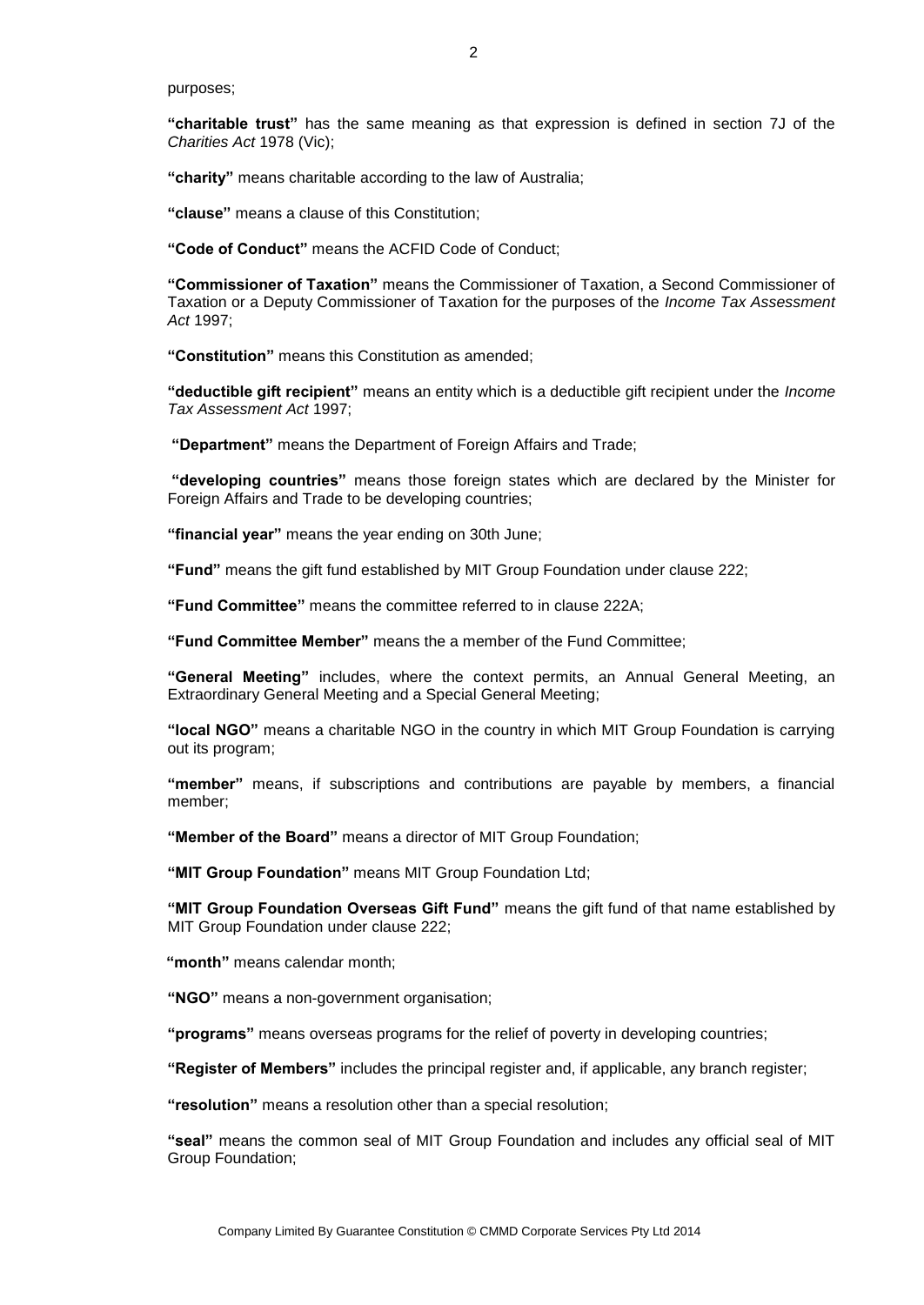#### **"special resolution"** means a resolution:

- (a) of which notice has been given; and
- (b) that has been passed by at least 75% of the members who are entitled to vote on the resolution;

**"writing"** means written or produced by any substitute for writing or partly written and partly so produced;

Unless otherwise stated, **"year"** means a financial year.

- 7. The headings are inserted for convenience only and do not form part of this Constitution and do not affect its construction or interpretation.
- 8. Unless the context or subject matter is inconsistent, words importing persons include corporations and words importing the masculine include the feminine.
- 9. Unless the contrary intention appears, an expression, has, in a provision of this Constitution that deals with a matter dealt with by a particular provision of the Act, the same meaning in that provision of the Act.

#### **MEMBERS**

- 10. **Register of members.** MIT Group Foundation must keep a Register of Members.
- 11. Persons may be admitted from time to time as members.
- 12. **Application for membership.** Applications for membership shall be determined by the Board, which has an absolute discretion as to whether or not to admit any applicant as a member.
- 13. In the event of rejection of the application, all fees paid by the applicant shall be refunded in full.
- 14. The election or transfer of any member or other person admitted shall not become effective until the appropriate fees and subscriptions payable on such election or transfer have been paid, and if such fees or subscriptions shall remain unpaid at the end of 60 days after the date when they respectively had become payable, the election or transfer shall be revoked.
- 15. **Membership not transferable.** The rights and privileges of any member shall be personal to the member and are not transferable.
- 16. **Subscriptions.** Subject to any resolution of a General Meeting, the Board may determine the subscriptions which are payable by each category of membership.
- 17. Any member whose subscription remains unpaid at 30 September after due notice has been sent to the member's address, as shown in the Register of Members, shall be automatically removed from the Register of Members.
- 18. **Contributions.** The Board shall determine the contributions which are payable by each class of member.
- 19. Annual contributions must be paid by members not later than eight weeks after the end of the financial year for which they are due.
- 20. If any member fails to pay the appropriate contribution for twelve months after it has fallen due, then the Board has the right to cancel his, her or its membership without prejudice to the member's right to apply for re-admission.
- 21. **Entitlement to re-admission if subscriptions paid.** A person whose name has been removed from the Register of Members for failure to pay the subscriptions is entitled to re-admission if the person pays to the Board any unpaid subscriptions together with any applicable late payment fee.
- 22. The entitlement to re-admission is an entitlement to membership on the same terms and subject to the same conditions (if any) as applied to the person's membership immediately before the removal of the member's name from the Register of Members.
- 23. An entitlement to re-admission under clause 21 does not override any other provision of this Constitution pursuant to which a person's name is authorised, directed or required to be removed from the Register of Members.
- 24. **Board may waive membership fee.** The Board may, for such reason as it considers proper, waive:
	- (a) the requirement that a subscription be paid by a member in any particular year;
	- (b) payment of a late payment fee in a particular case.
- 25. **Removal on death or at own request.** The Board must remove the name of a member from the Register of Members if the member has died or, in the case of a corporation, been dissolved.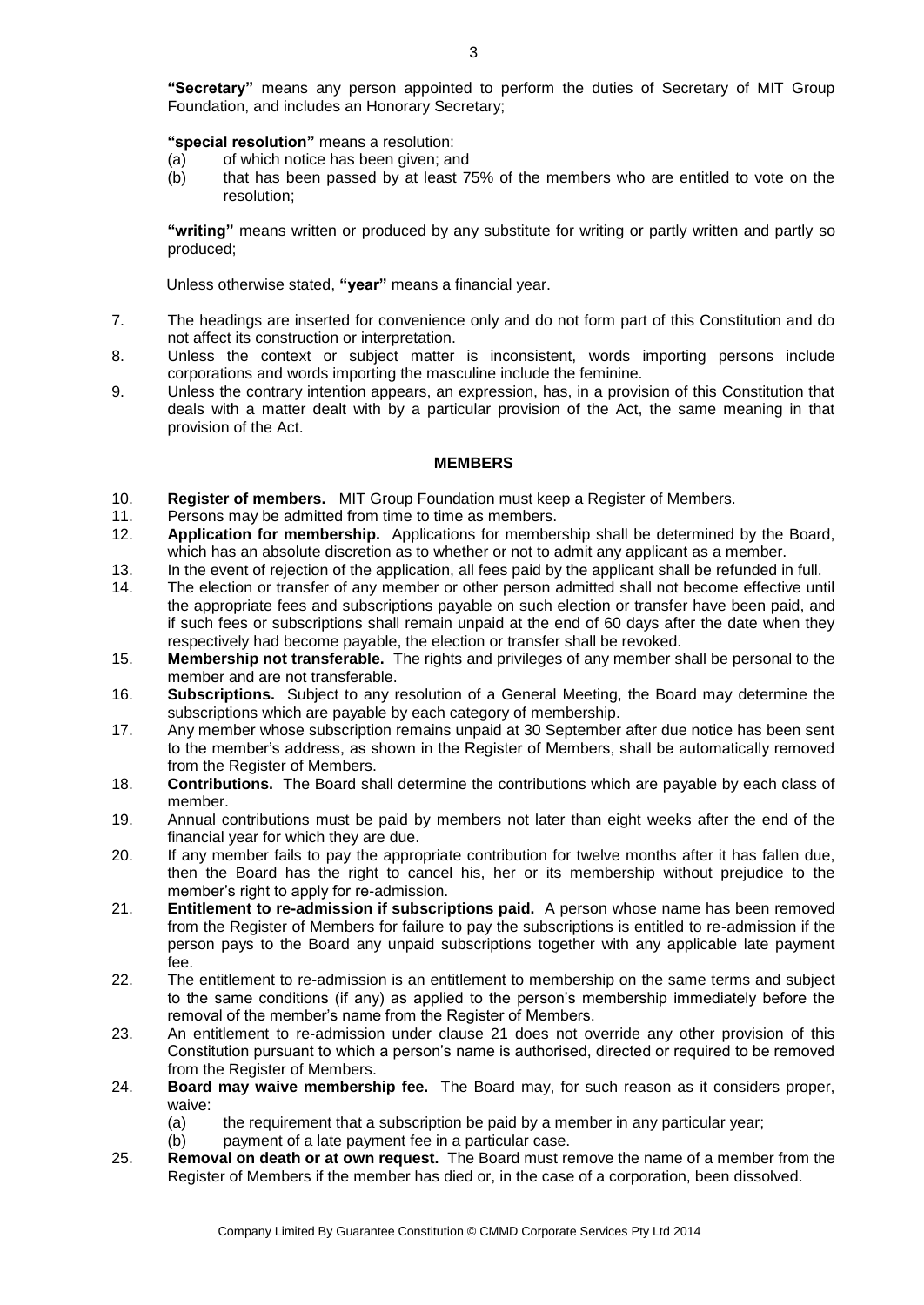- 26. Any member may discontinue being a member upon delivering to the Secretary notice thereof in writing of the member's intention so to do.
- 27. The member must pay all fees, subscriptions and any other monies due by the member to MIT Group Foundation up to the date of such notice, upon which the member ceases to be a member.

# **EXPULSION, SUSPENSION AND RESIGNATION**

- 28. **Complaint.** If any member is alleged:
	- (a) to have wilfully acted in breach of this Constitution;<br>(b) to have engaged in conduct as shall have rendered
	- to have engaged in conduct as shall have rendered him, her or it unfit to continue to be a member;
	- (c) to have engaged in conduct which was such as to be injurious to MIT Group Foundation or its objectives —
	- then the Board may consider the complaint.
- 29. **Who can make a complaint?** Any person (including the Board) can make a complaint.
- 30. **Complaints to be in writing, etc.** A complaint (except one made by the Board or the Secretary) must be in writing and contain particulars of the allegations on which it is founded.
- 31. The Board may consider and investigate a complaint even if it does not comply with these requirements but must not refer the complaint to a committee until they are complied with.
- 32. **Where to lodge complaints.** A complaint made to the Board is to be lodged with the Secretary.
- 33. **Further particulars may be required from complainant.** The Board may require the complainant to provide further particulars of a complaint.
- 34. **Committee.** If, in the opinion of the Board, it is expedient to appoint a committee of the Board to make, or assist in making, an investigation into the complaint, it shall appoint a committee accordingly, and shall cause such committee to report to the Board, and the Board may adopt or reject that report, either wholly or in part.

# 35. **Courses of action available to the Board on a complaint.** The Board may:

- (a) dismiss the complaint;
- (b) determine that no further action should be taken in respect of the complaint.
- 36. If the Board does not:
	- (a) dismiss the complaint;

(b) determine that no further action should be taken in respect of the complaint —

then written notice of the making of a complaint, the nature of the complaint and the identity of the complainant is to be given to the member against whom the complaint is made.

- 37. The notice must be sent by certified mail to the member's address as shown on the Register of Members.
- 38. The Board is to fix a time and place for the hearing and is to give not less than 14 days' notice of the hearing to:
	- (a) the member concerned;
	- (b) the complainant, if any.
- 39. The member must be given an opportunity of attending before the Board to defend himself, herself or itself and to meet any of the allegations made in the complaint.
- 40. On the hearing on a complaint, the Board may make a finding against a member if:
	- (a) a majority of the Board are of that opinion; or
	- (b) the member who is the subject of the complaint admits to it to the Board.
- 41. **Powers of Board.** The Board may:
	- (a) dismiss the complaint;
		- (b) take no action:
		- (c) caution or reprimand the member;
		- (d) expel the member;
		- (e) suspend the member for a fixed period of time.
- 42. **Member to be notified of decision.** The Secretary shall inform the member of the decision of the Board.
- 43. **Appeal.** Any person affected may appeal against a decision by the Board, and the appeal must be dealt with at the next General Meeting thereafter at which:
	- (a) the member concerned has the right to address the General Meeting; and
	- (b) the question is to be decided by a simple majority.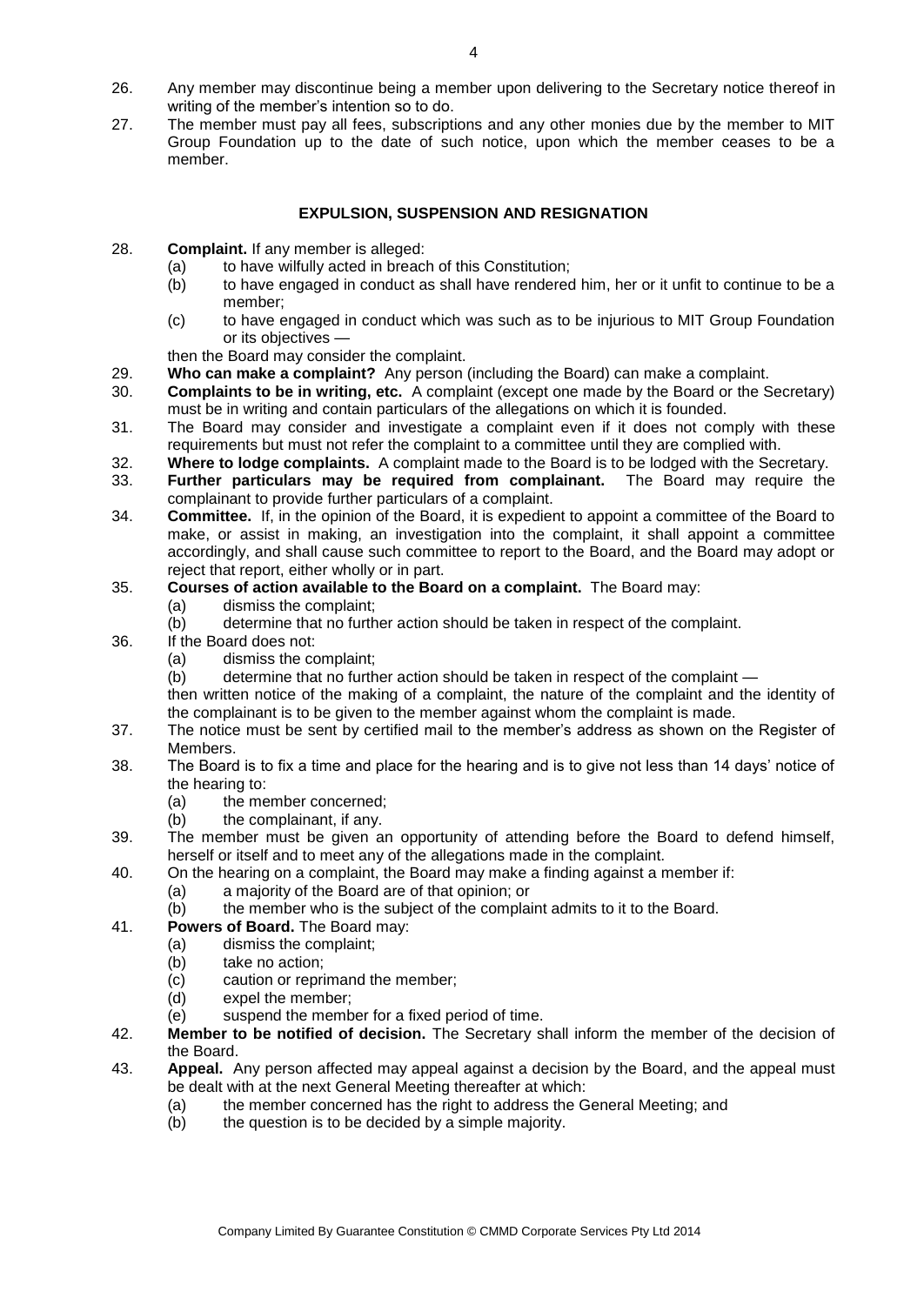#### **GENERAL MEETINGS**

# **WHO MAY CALL GENERAL MEETINGS?**

- 44. **General Meetings.** General Meetings shall be held each year and at such time and place as the Board may determine.
- 45. **Calling of General Meeting.** The President or two Members of the Board may call a General Meeting.
- 46. **Annual General Meeting.** An Annual General Meeting must be held at least once in each calendar year and within 5 months after the end of its financial year.
- 47. An Annual General Meeting is to be held in addition to any other meetings held in the year.
- 48. **Special General Meetings.** The Secretary must call and arrange to hold a Special General Meeting whenever required by the Board to be held at such time and place as the Board may determine.
- 49. **Calling of Special General Meeting when requested by members.** The Secretary must call and arrange to hold a Special General Meeting whenever required by the Board or on the request by not less than 3 members to be held at such time and place as the Board may determine.
- 50. The request must:
	- (a) be in writing;
	- (b) state any resolution to be proposed at the General Meeting;
	- (c) be signed by the members making the request; and
	- (d) be given to MIT Group Foundation.
- 51. Separate copies of a document setting out the request may be used for signing by members if the wording of the request is identical in each copy.
- 52. The Secretary must call the General Meeting within 14 days after the request is given to MIT Group Foundation. The General Meeting is to be held not later than 2 months after the request is given to MIT Group Foundation.

#### **HOW TO CALL GENERAL MEETING**

- 53. **Amount of notice of General Meetings.** At least:
	- (a) 28 days notice must be given of a General Meeting at which any election of Members of the Board or other officers is to be held;
	- (b) 21 days notice must be given of any other General Meeting.
- 54. **Calling General Meetings on shorter notice.** Subject to clause 55, MIT Group Foundation may call on shorter notice:
	- (a) an Annual General Meeting, if all the members entitled to attend and vote at the Annual General Meeting agree beforehand; and
	- (b) any other General Meeting, if at least 95% of the members who are entitled to vote on the resolution agree beforehand.
- 55. **Circumstances in which shorter notice not allowed.** At least 21 days notice must be given of a General Meeting at which a resolution will be moved to:
	- (a) remove an auditor;
	- (b) remove a Member of the Board; or
	- (c) appoint a Member of the Board in place of a Member of the Board removed; or
	- (d) to appoint or reappoint as a Member of the Board a person who has attained the age of 72 years.
- 56. **Who must receive notice?** Notice of every General Meeting must be given to every member except those members who have not supplied to MIT Group Foundation an address for the giving of notices to them.
- 57. **Auditor entitled to notice and other communications.** MIT Group Foundation must give its auditor (if any):
	- (a) notice of a General Meeting in the same way that a member is entitled to receive notice; and
	- (b) any other communications relating to the General Meeting that a member is entitled to receive.
- 58. No other person shall be entitled to receive notices of General Meetings.
- 59. **Contents of notice of General Meetings.** A notice of a General Meeting must: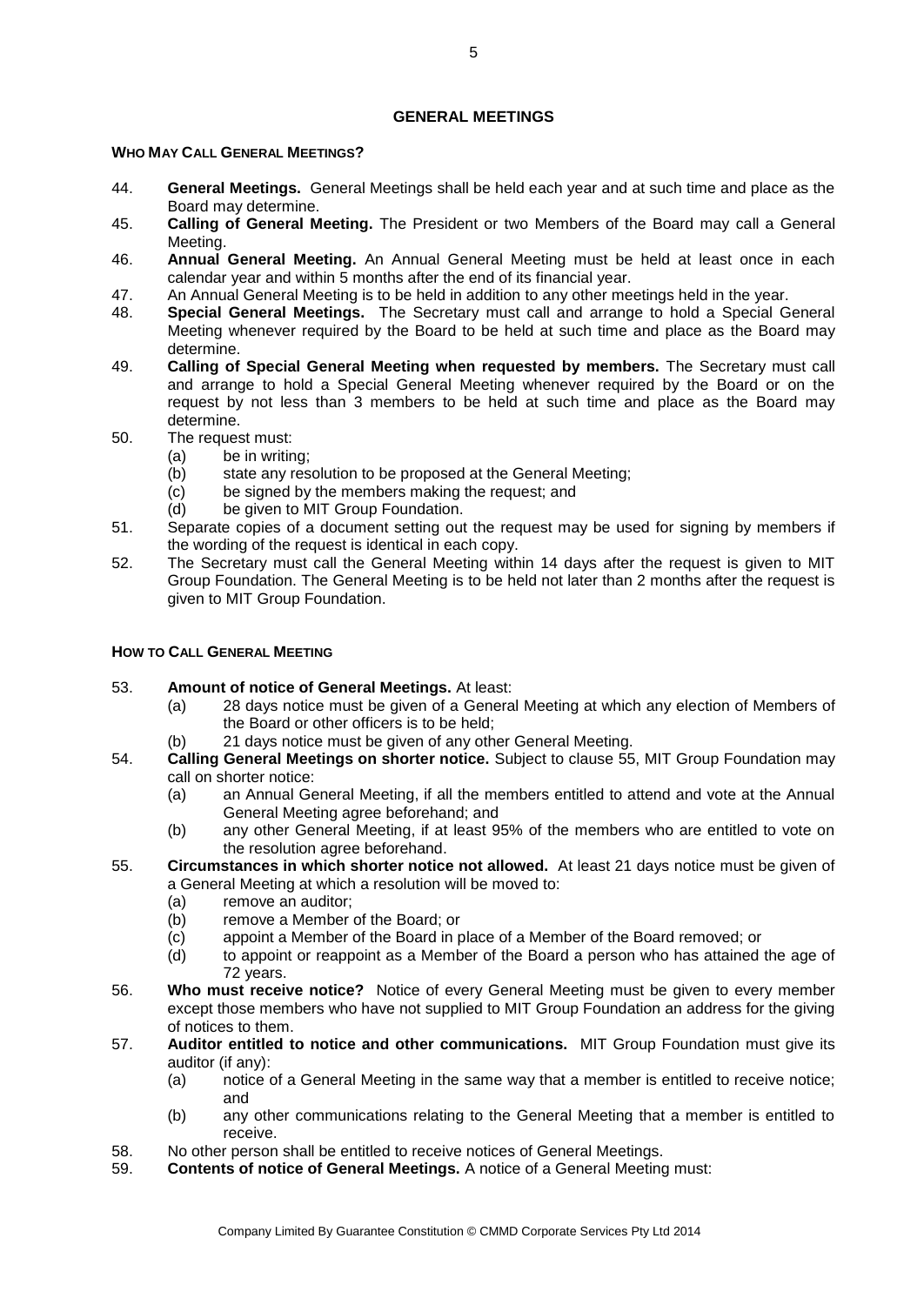- (a) set out the place, date and time for the General Meeting (and, if the General Meeting is to be held in two or more places, the technology that will be used to facilitate this);
- (b) state the general nature of the business of the General Meeting;
- (c) if a special resolution is to be proposed at the General Meeting, set out an intention to propose the special resolution and state the resolution; and
- (d) if a member is entitled to appoint a proxy, contain a statement setting out the following information:
	- $(1)$  that the member has a right to appoint a proxy;
	- (2) whether or not the proxy needs to be a member.
- 60. **How notice is given.** MIT Group Foundation may give the notice of General Meeting to a member:
	- (a) personally;<br>(b) by sending
	- by sending it by post to the address for the member in the register of members or the alternative address (if any) nominated by the member;
	- (c) by sending it to the fax number or e-mail address (if any) nominated by the member; or
	- (d) by any other means that this Constitution permits.
- 61. Notice of every General Meeting shall be given in any manner authorised by clause 269 to:
	- (a) every member except those members who have not supplied to MIT Group Foundation an address for the giving of notices to them; and
	- (b) the auditor or auditors for the time being of MIT Group Foundation.
- 62. **Validity of General Meeting.** The accidental omission to give notice of a General Meeting to, or the non-receipt of notice of the General Meeting by, any person entitled to receive notice shall not invalidate proceedings of that General Meeting.

# **MEMBERS' RIGHTS TO PUT RESOLUTIONS ETC AT GENERAL MEETINGS**

- 63. **Members' resolutions.** The following members may give notice of a resolution that they propose to move at a General Meeting:
	- (a) at least 5% of the members who are entitled to vote on the resolution; or
	- (b) at least 5 members who are entitled to vote at a General Meeting.
- 64. The notice must:
	- (a) be in writing;
	- (b) set out the wording of the proposed resolution; and
	- (c) be signed by the members proposing to move the resolution.
- 65. Separate copies of a document setting out the notice may be used for signing by members if the wording of the notice is identical in each copy.
- 66. **Notice of members' resolutions.** If MIT Group Foundation has been given notice of a resolution under clause 63, the resolution is to be considered at the next General Meeting that occurs more than 2 months after the notice is given.
- 67. MIT Group Foundation must give all its members notice of the resolution at the same time, or as soon as practicable afterwards, and in the same way, as it gives notice of a General Meeting.
- 68. MIT Group Foundation is responsible for the cost of giving members notice of the resolution if MIT Group Foundation receives the notice in time to send it out to members with the notice of General Meeting.
- 69. The members requesting the General Meeting are jointly and individually liable for the expenses reasonably incurred by MIT Group Foundation in giving members notice of the resolution if MIT Group Foundation does not receive the members' notice in time to send it out with the notice of General Meeting. At a General Meeting, MIT Group Foundation may resolve to meet the expenses itself.
- 70. MIT Group Foundation need not give notice of the resolution:
	- (a) if it is more than 1,000 words long or defamatory; or
	- (b) if the members making the request are to bear the expenses of sending the notice out, unless the members give MIT Group Foundation a sum reasonably sufficient to meet the expenses that it will reasonably incur in giving the notice.
- 71. **Members' statements to be distributed.** Members may request MIT Group Foundation to give to all its members a statement provided by the members making the request about:
	- (a) a resolution that is proposed to be moved at a General Meeting; or
	- (b) any other matter that may be properly considered at a General Meeting.
- 72. The request must be made by members with at least:
	- (a) 5% of the members who are entitled to vote on the resolution; or
	- (b) 100 members who are entitled to vote at the General Meeting.
- 73. The request must be: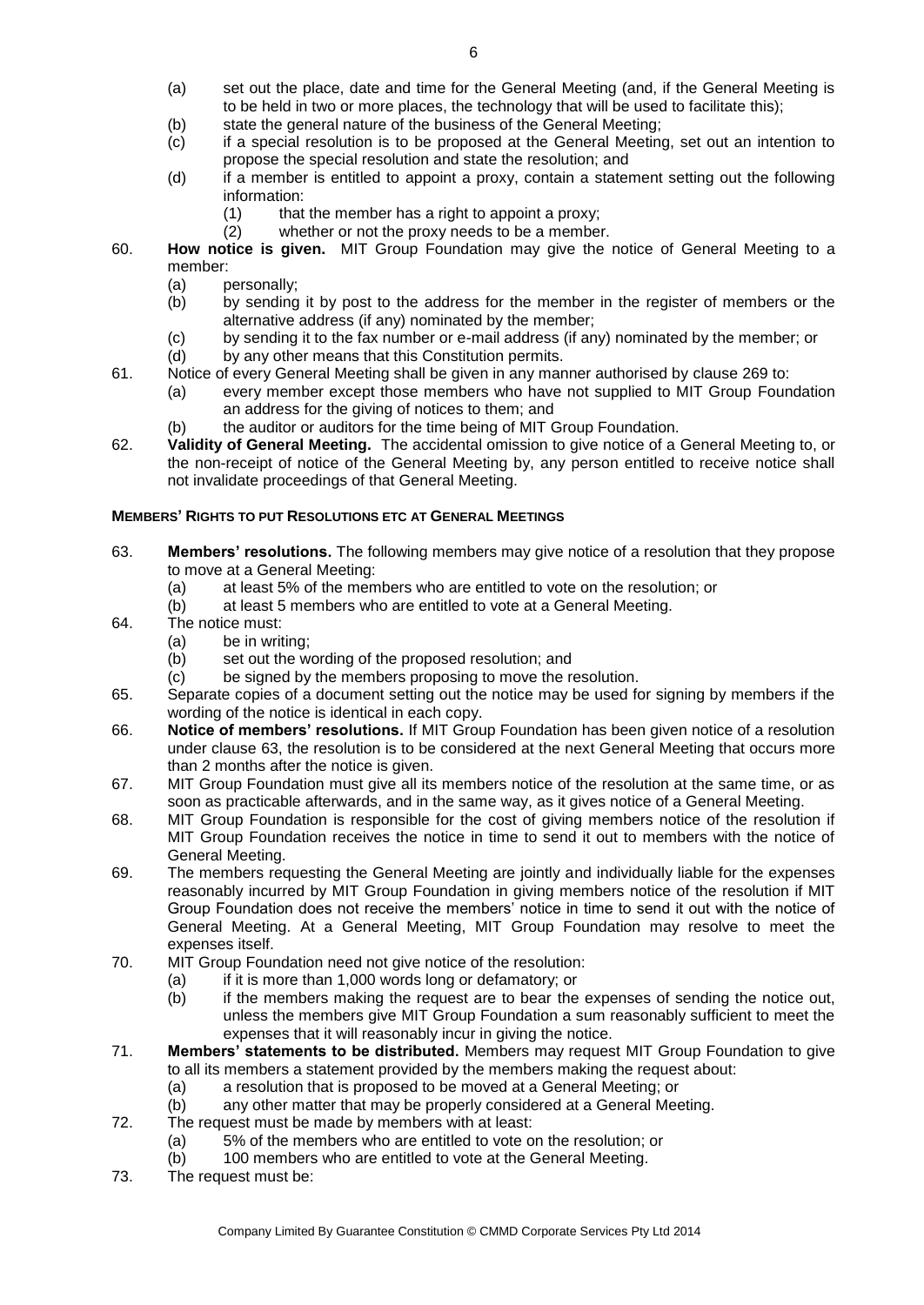- (a) in writing;
- (b) signed by the members making the request; and
- (c) given to MIT Group Foundation.
- 74. Separate copies of a document setting out the request may be used for signing by members if the wording of the request is identical in each copy.
- 75. After receiving the request, MIT Group Foundation must distribute to all its members a copy of the statement at the same time, or as soon as practicable afterwards, and in the same way, as it gives notice of a General Meeting.
- 76. MIT Group Foundation is responsible for the cost of making the distribution if MIT Group Foundation receives the statement in time to send it out to members with the notice of General Meeting.
- 77. The members making the request are jointly and individually liable for the expenses reasonably incurred by MIT Group Foundation in making the distribution if MIT Group Foundation does not receive the statement in time to send it out with the notice of General Meeting. At a General Meeting, MIT Group Foundation may resolve to meet the expenses itself.
- 78. MIT Group Foundation need not comply with the request:
	- (a) if the statement is more than 1,000 words long or defamatory; or
	- (b) if the members making the request are responsible for the expenses of the distribution, unless the members give MIT Group Foundation a sum reasonably sufficient to meet the expenses that it will reasonably incur in making the distribution.

# **HOLDING GENERAL MEETING**

- 79. **Time and place for General Meetings.** A General Meeting must be held at a reasonable time and place and at different venues.
- 80. **Virtual meeting of members.** A General Meeting may be held at two or more venues using any technology that gives the members as a whole a reasonable opportunity to participate. The following procedures apply to calling a virtual General Meeting:
	- (a) the contemporaneous linking together by an instantaneous communication device of a number of members not less than the quorum, whether or not any one or more of the members is out of Australia, shall be deemed to constitute a General Meeting and all the provisions of this Constitution as to General Meetings shall apply to any such meeting held by an instantaneous communication device so long as the following conditions are met:
		- (i) all the members for the time being entitled to receive notice of the meeting of the General Meeting shall be entitled to notice of a General Meeting held by an instantaneous communication device and to be linked by an instantaneous communication device for the purpose of such meeting;
		- (ii) notice of any such meeting shall be given on the instantaneous communication device or in any other manner permitted by this Constitution; and
		- (iii) each of the members taking part in the meeting by an instantaneous communication device must be able to hear each other taking part at the commencement of the meeting.
	- (b) A minute of the proceedings at meetings held by an instantaneous communication device shall be sufficient evidence of such proceeding and of the observance of all necessary formalities if certified as a correct minute by the President of the meeting.

For the purpose of this clause, "instantaneous communication device" includes telephone, television or any other audio and/or visual device which permits instantaneous communication.

- 81. **Attendance.** Members shall be entitled to be present at General Meetings.
- 82. **Quorum.** The quorum for a General Meeting is 5 members and the quorum must be present at all times during the General Meeting.
- 83. In determining whether a quorum is present, count individuals attending as proxies or body corporate representatives. However, if a member has appointed more than one proxy or representative, count only one of them. If an individual is attending both as a member and as a proxy or body corporate representative, count them only once.
- 84. A General Meeting that does not have a quorum present within 30 minutes after the time for the General Meeting set out in the notice of General Meeting is:
	- (a) if the General Meeting was convened upon the requisition of members, dissolved;
	- (b) in any other case, adjourned to the date, time and place the Members of the Board specify.
- 85. If no quorum is present at the resumed General Meeting within 30 minutes after the time for the General Meeting, the members present constitute a quorum and may transact the business for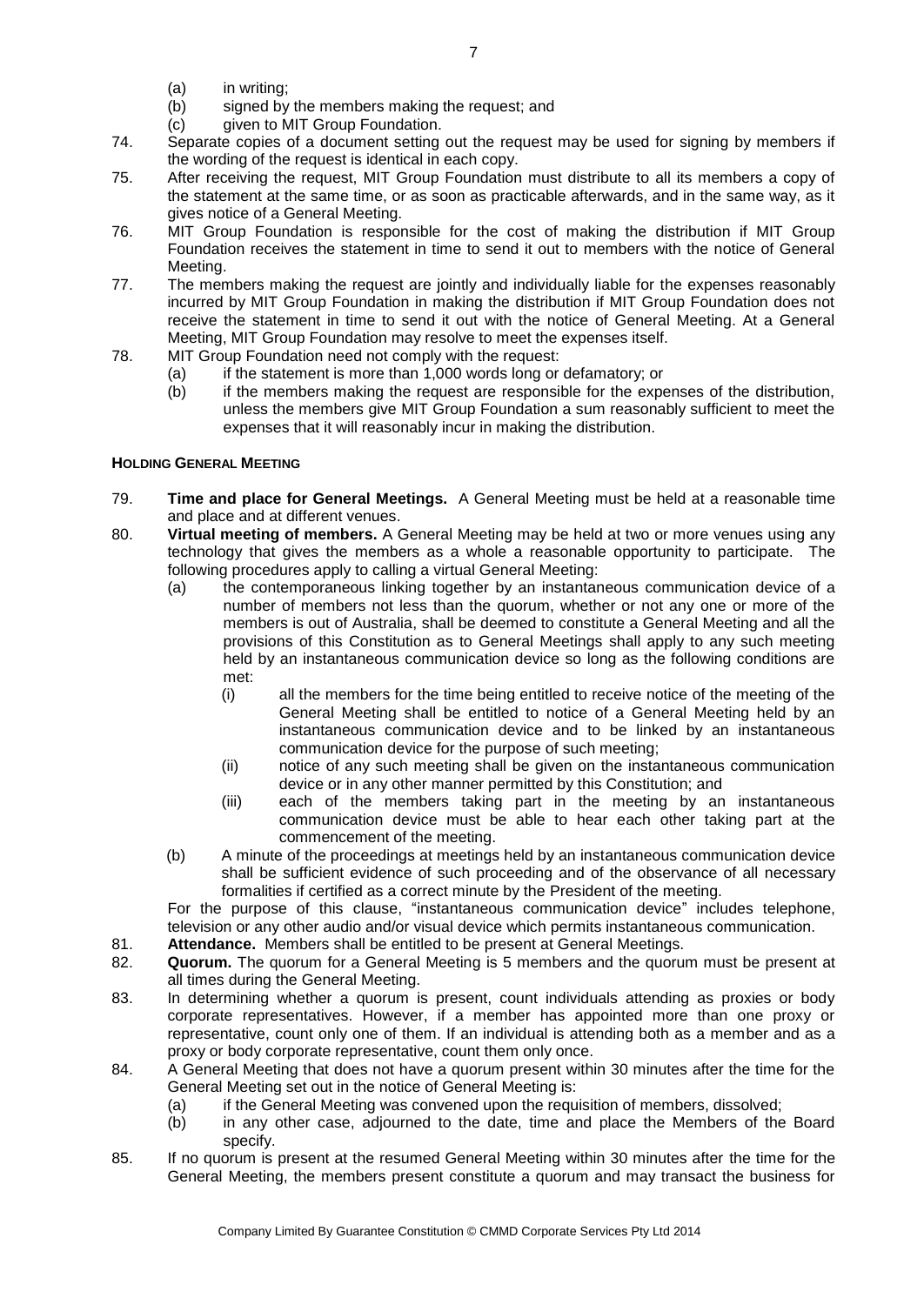which the General Meeting was called.

- 86. **Chairing General Meetings.** The President or, in the President's absence, a Vice-President, or in the absence of both of them, a chair appointed by the Board, shall preside at every General Meeting.
- 87. If none of them are present within 10 minutes after the time appointed for the holding of the General Meeting none of them are present, the members present shall elect one of their number to be chair of the General Meeting may elect its own chair.
- 88. **Business of Annual General Meeting.** The business of an Annual General Meeting may include any of the following:
	- (1) to read and confirm the minutes of the last Annual Meeting and any Special General Meeting since;
	- (2) the consideration of the annual financial report, the Board's report and auditor's report;
	- $(3)$  the election of Members of the Board;
	- $(4)$  the appointment of the auditor:
	- (5) the fixing of the auditor's remuneration;
	- (6) to deal with notices of motion;
	- (7) to deal with special business;
	- (8) to transact any such other business as shall be brought forward.
- 89. The Board must lay before the Annual General Meeting:
	- (1) the financial report; and
	- (2) the Board's report; and
	- $(3)$  the auditor's report  $-$
	- for the last financial year that ended before the Annual General Meeting.
- 90. **Questions and comments by members at Annual General Meeting.** The chair of an Annual General Meeting must allow a reasonable opportunity for the members as a whole at the meeting to ask questions about or make comments on the management of MIT Group Foundation.
- 91. **Questions by members of auditors at Annual General Meeting.** If the auditor or their representative is at the meeting, the chair of an Annual General Meeting must allow a reasonable opportunity for the members as a whole at the meeting to ask the auditor or their representative questions relevant to the conduct of the audit and the preparation and content of the auditor's report.
- 92. **Auditor's right to be heard at General Meetings.** The auditor is entitled to attend any General Meeting.
- 93. The auditor is entitled to be heard at the General Meeting on any part of the business of the General Meeting that concerns the auditor in their capacity as auditor.
- 94. The auditor is entitled to be heard even if:
	- (a) the auditor retires at the General Meeting; or
	- (b) the General Meeting passes a resolution to remove the auditor from office.
- 95. The auditor may authorise a person in writing as their representative for the purpose of attending and speaking at any General Meeting.
- 96. **Adjournment.** The chair may adjourn the meeting from time to time but no business shall be transacted at any adjourned General Meeting other than the business left unfinished at the General Meeting from which the adjournment took place.
- 97. **Notice of adjourned General Meetings.** When a General Meeting is adjourned, new notice of the resumed General Meeting must be given if the General Meeting is adjourned for one month or more.
- 98. Except as provided by clause 97, it is not necessary to give any notice of an adjournment or of the business to be transacted at an adjourned General Meeting.
- 99. **Business at adjourned meetings.** Only unfinished business is to be transacted at a meeting resumed after an adjournment.
- 100. A resolution passed at a meeting resumed after an adjournment is passed on the day it was passed.

# **MEMBERS' REPRESENTATIVES**

- 101. **Who can appoint a proxy?** A member who is entitled to attend and cast a vote at a General Meeting may appoint a person as the member's proxy to attend and vote for the member (if the member is entitled to vote) at the General Meeting.
- 102. **Rights of proxies.** A proxy appointed to attend and vote for a member has the same rights as the member:
	- (a) to speak at the General Meeting;
	- (b) to vote (but only to the extent allowed by the appointment); and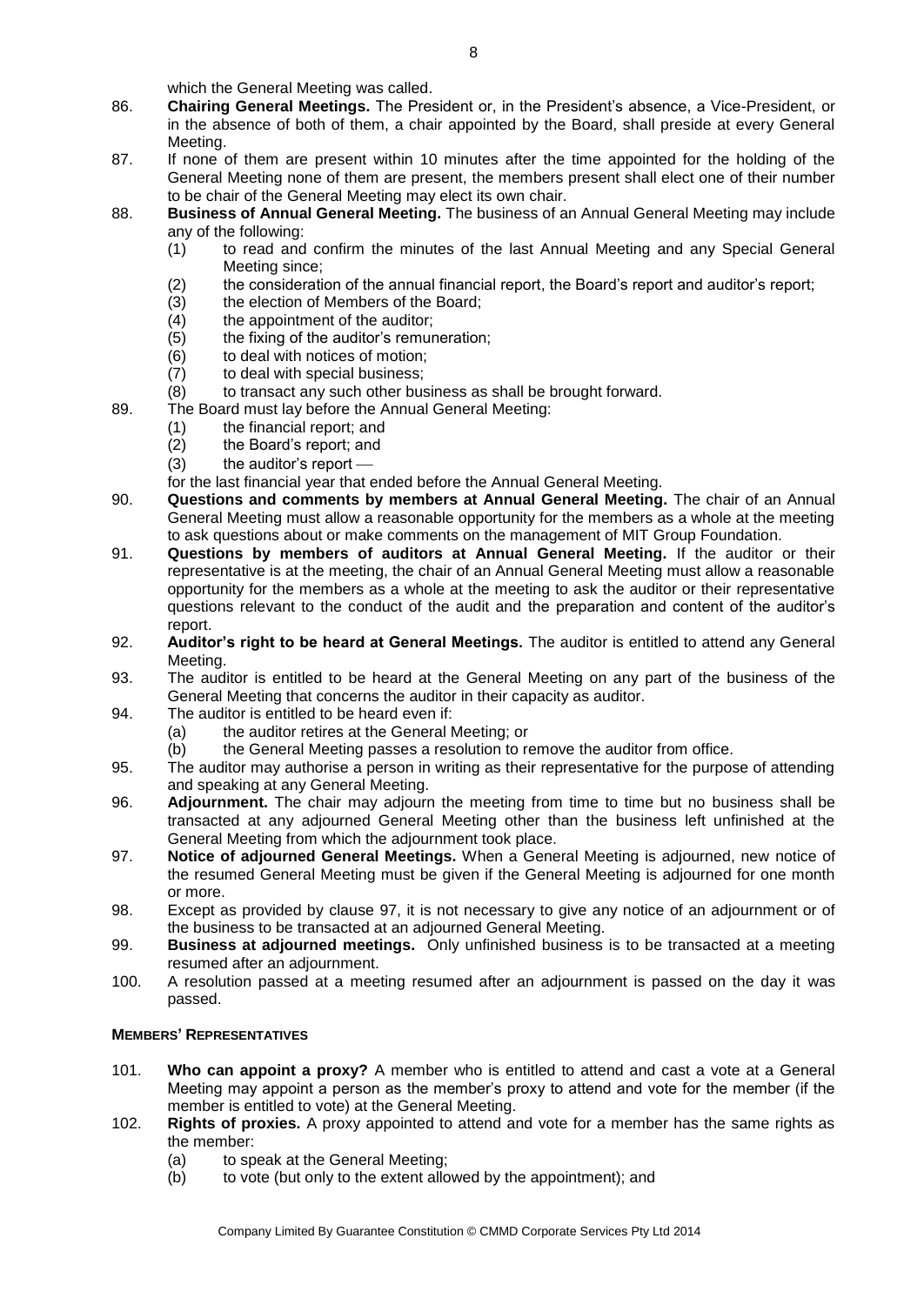(c) to join in a demand for a poll.

- 103. **Effect of member's presence on proxy's authority.** A proxy's authority to speak and vote for a member at a General Meeting is suspended while the member is present at the General Meeting.
- 104. **Sending appointment forms or lists of proxies must send to all members.** If MIT Group Foundation sends a member a proxy appointment form for a General Meeting or a list of persons willing to act as proxies at a General Meeting:
	- (a) if the member requested the form or list, MIT Group Foundation must send the form or list to all members who ask for it and who are entitled to appoint a proxy to attend and vote at the General Meeting; or
	- (b) otherwise, MIT Group Foundation must send the form or list to all its members entitled to appoint a proxy to attend and vote at the General Meeting.
- 105. **Appointing a proxy.** An appointment of a proxy is valid if it is signed by the member making the appointment and contains the following information:
	- (1) the member's name and address;
	- (2) the name of MIT Group Foundation;
	- $(3)$  the proxy's name or the name of the office held by the proxy;
	- (4) the General Meetings at which the appointment may be used.
- 106. An instrument appointing a proxy may be in the following form or in or in a form that is as similar as the circumstances allow:

# **APPOINTMENT OF PROXY**

To: The Secretary MIT Group Foundation I, being a member of MIT Group Foundation, hereby appoint [*name*] of [*address*] or, in his/her absence, [*name*] of [*address*], if no person is named, the chairman of the meeting, as my/our proxy to vote for me on my behalf at the \*AGM \*Extraordinary General Meeting \*Special General Meeting of MIT Group Foundation to be held on [*date*] and at any adjournment of that meeting. If there is only one resolution, this form is to be used \*in favour of \*against the resolution [*strike out whichever is not desired*]. If there is more than one resolution, identify the resolution: 1. [*insert resolution*] For [ ] Against [ ] [*Place a mark in the appropriate box*] 2. [*insert resolution*] For [ ] Against [ ] [*Place a mark in the appropriate box*] [*Should the member not wish to direct the proxy how to vote, the proxy may vote or abstain from voting as the proxy thinks fit*] Dated: [*date*] Signed: [*signature*]

\*Strike out whichever is not desired. To be inserted if desired.

- 107. An appointment may be a standing one.
- 108. An appointment is valid even if it contains only some of the information required by clause 105.<br>109. An appointment does not have to be witnessed.
- An appointment does not have to be witnessed.
- 110. An undated appointment is taken to have been dated on the day it is given to MIT Group Foundation.
- 111. An appointment may specify the way the proxy is to vote on a particular resolution. If it does: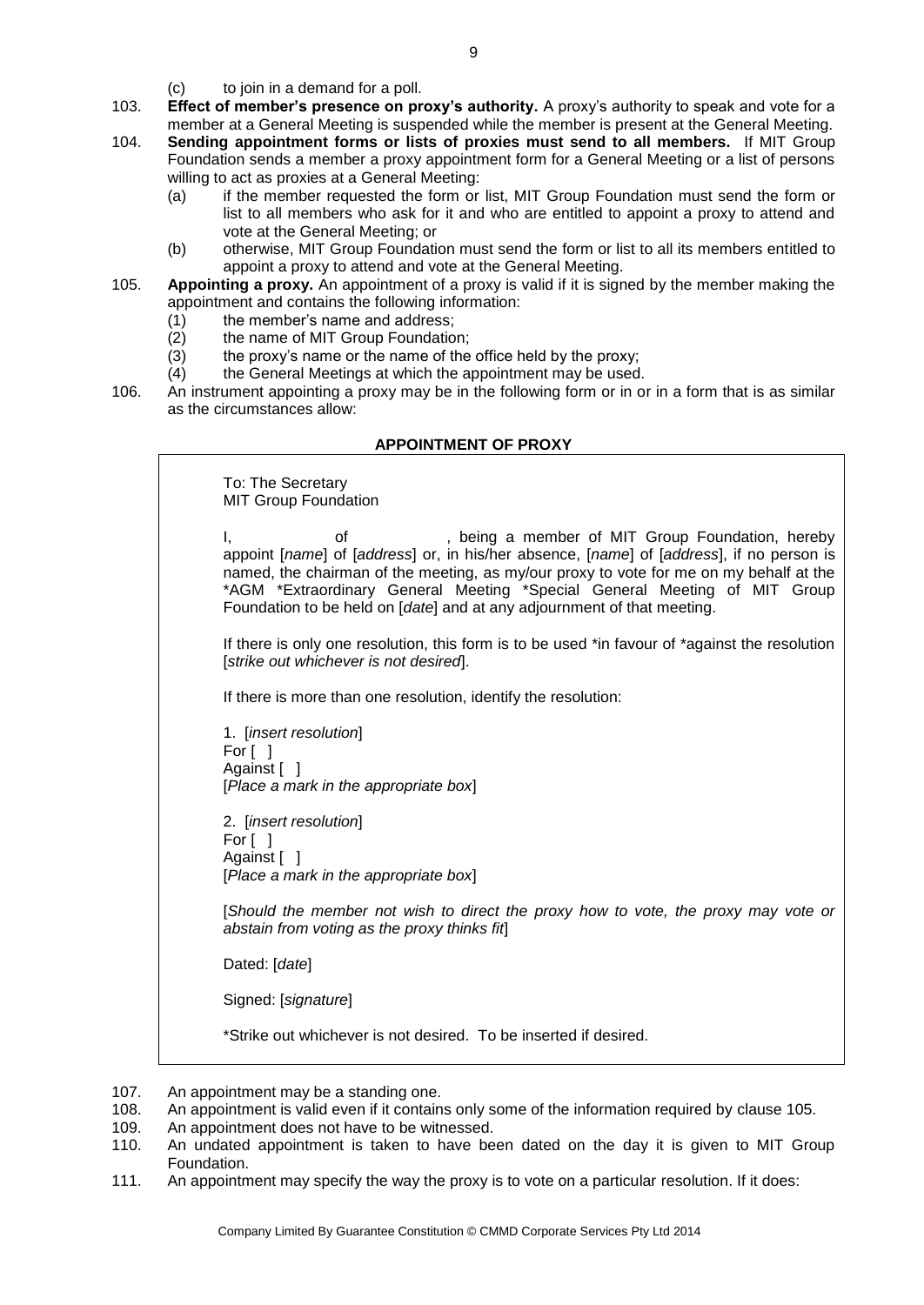- (a) the proxy need not vote on a show of hands, but if the proxy does so, the proxy must vote that way;
- (b) if the proxy has two or more appointments that specify different ways to vote on the resolution, the proxy must not vote on a show of hands;
- (c) if the proxy is the chair, the proxy must vote on a poll, and must vote that way; and
- (d) if the proxy is not the chair, the proxy need not vote on a poll, but if the proxy does so, the proxy must vote that way.
- 112. If a proxy is also a member, clause 111 does not affect the way that the person can cast any votes they hold as a member.
- 113. A later appointment revokes an earlier one if both appointments could not be validly exercised at the General Meeting.
- 114. A vote given in accordance with the terms of an instrument of proxy shall be valid notwithstanding the previous death or insanity of the principal or revocation of the proxy or of the authority under which the proxy was executed, provided that no notice in writing of such death, insanity or revocation as aforesaid shall have been received at the registered office before the commencement of the General Meeting or adjourned meeting at which the proxy is used.
- 115. **Documents to be received before General Meeting.** For an appointment of a proxy for a General Meeting to be effective, the following documents must be received by MIT Group Foundation at least 48 hours before the General Meeting:
	- (a) the proxy's appointment;
	- (b) if the appointment is signed by the appointor's attorney, the authority under which the appointment was signed or a certified copy of the authority.
- 116. Documents received following adjournment of General Meeting. If a General Meeting has been adjourned, an appointment and any authority received by MIT Group Foundation at least 48 hours before the resumption of the General Meeting are effective for the resumed part of the General Meeting.
- 117. **Receipt of documents.** MIT Group Foundation receives an appointment authority when it is received at any of the following:
	- (a) its registered office:
	- $(b)$  its fax number at its registered office;
	- (c) a place, fax number or e-mail address specified for the purpose in the notice of General Meeting.
- 118. **Validity of proxy vote.** A proxy who is not entitled to vote on a resolution as a member may vote as a proxy for another member who can vote if their appointment specifies the way they are to vote on the resolution and they vote that way.
- 119. **Body corporate representative.** A body corporate may appoint an individual as a representative to exercise all or any of the powers the body corporate may exercise at General Meetings' members.
- 120. The appointment may be a standing one.
- 121. The appointment may set out restrictions on the representative's powers. If the appointment is to be by reference to a position held, the appointment must identify the position.
- 122. A body corporate may appoint more than one representative but only one representative may exercise the body's powers at any one time.
- 123. Unless otherwise specified in the appointment, the representative may exercise, on the body corporate's behalf, all of the powers that the body could exercise at a General Meeting or in voting on a resolution.

# **VOTING AT GENERAL MEETING**

- 124. **Voting.** Only members are entitled to vote at General Meetings.
- 125. Unless otherwise specified in the appointment, a body corporate representative has all the powers that a body corporate has as a member (including the power to vote on a show of hands).
- 126. A member is not entitled to vote at a General Meeting unless all subscriptions payable by the member to MIT Group Foundation have been paid.
- 127. **Chair's casting vote.** The chair has a casting vote, and also, if they are a member, any vote they have in their capacity as a member.
- 128. **Objections to right to vote.** A challenge to a right to vote at a General Meeting:
	- (a) may only be made at the General Meeting; and
	- (b) must be determined by the chair, whose decision is final.
- 129. **How voting is carried out.** A resolution put to the vote at a General Meeting must be decided on a show of hands.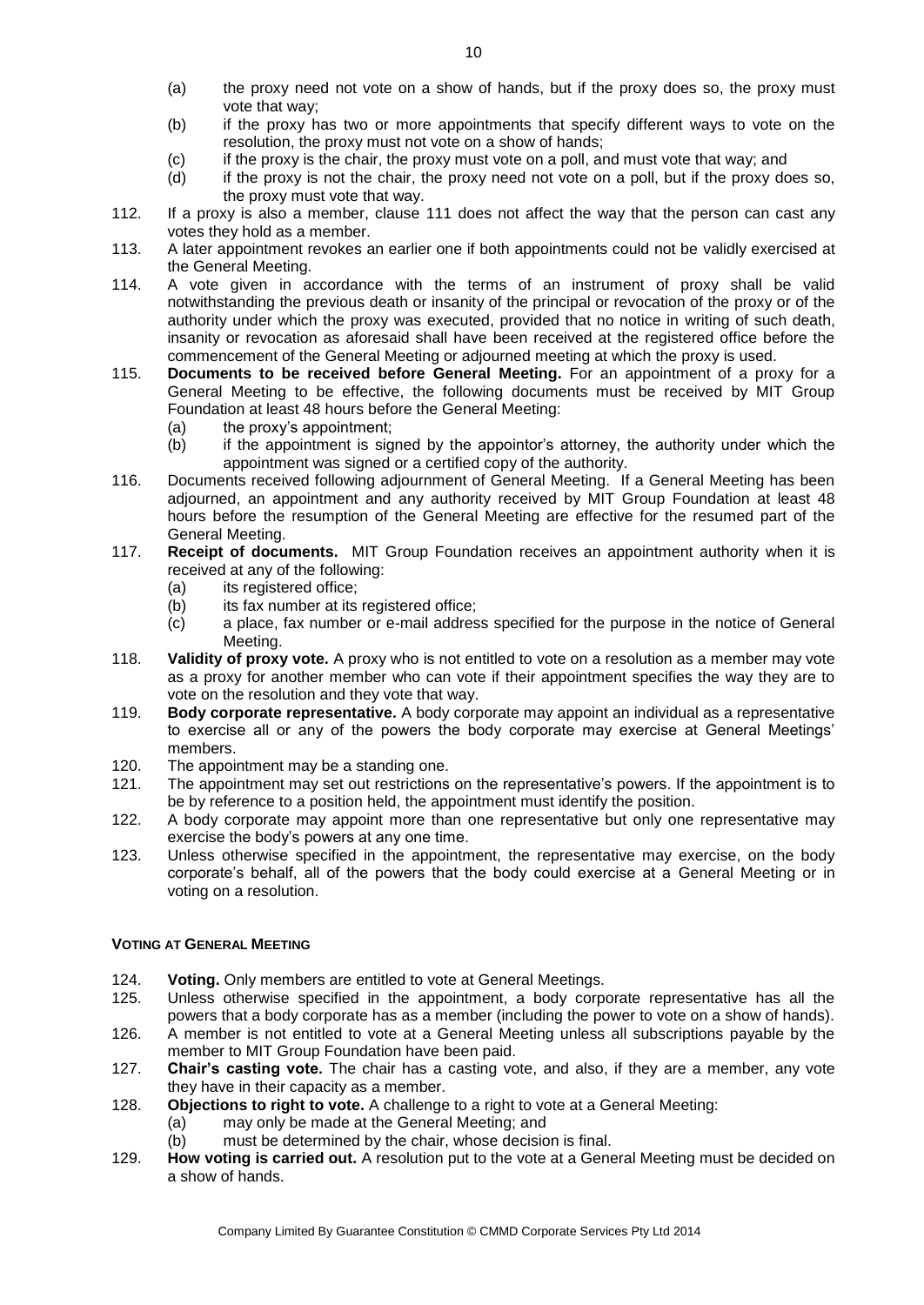- 130. Before a vote is taken the chair must inform the General Meeting whether any proxy votes have been received and how the proxy votes are to be cast.
- 131. On a show of hands, a declaration by the chair is conclusive evidence of the result, provided that the declaration reflects the show of hands and the votes of the proxies received, and an entry to that effect in a minute book is conclusive evidence of the fact. Neither the chair nor the minutes need to state the number or proportion of the votes recorded in favour or against.
- 132. The members present may demand a poll.
- 133. **Matters on which a poll may be demanded.** A poll may be demanded on any resolution.
- A demand for a poll may be withdrawn.
- 135. **When a poll is effectively demanded.** At a General Meeting, a poll may be demanded by: (a) at least 5 members entitled to vote on the resolution; or
	- (b) the chair.
	- A proxy may join in the demand for a poll.
- 136. The poll may be demanded:
	- (a) before a vote is taken;
	- (b) before the voting results on a show of hands are declared; or
	- (c) immediately after the voting results on a show of hands are declared.
- 137. **When and how polls must be taken.** A poll demanded on a matter other than the election of a chair or the question of an adjournment must be taken when and in the manner the chair directs.
- 138. A poll on the election of a chair or on the question of an adjournment must be taken immediately.
- 139. On a poll, votes may be given either personally or by proxy.

#### **BOARD**

#### **ELECTION AND DURATION OF OFFICE**

- 140. **Composition of Board.** The Board shall consist of not less than three (3) directors.
- 141. **Retirement of Members of Board.** At each Annual General Meeting, each of the Members of the Board shall retire from office.
- 142. **Election of Board.** All elected Members of the Board so retiring shall be deemed eligible for reelection.
- 143. The Members of the Board shall be elected by the members.<br>144. A member is eligible to be nominated as a Member of the Board.
- 144. A member is eligible to be nominated as a Member of the Board.<br>145. Prior to the Annual General Meeting. members may submit nomi
- Prior to the Annual General Meeting, members may submit nominations for the office of Member of the Board.
- 146. Nominations shall only be submitted by members.
- 147. All nominations shall be in the hands of the Secretary at least 21 days prior to the date of the Annual General Meeting.
- 148. Any person so nominated for election must be a member or, in the case of a body corporate, the authorised representative of a member, and must consent in writing to becoming a Member of the Board.
- 149. After the close of nominations and in the event of there being more nominations than the number of vacancies, the Secretary shall cause different ballot papers to be prepared.
- 150. The ballots, which may be received by mail, fax or scanned copies by e-mail, shall close at 5.00 pm on the day prior to the day fixed for the Annual General Meeting, but members attending the Annual General Meeting who have not previously submitted their ballot for the election of Members of the Board may cast their ballot at the appropriate time during the Annual General Meeting and these ballots shall be included and counted by the Returning Officer.
- 151. All votes shall rank equally and no votes received after the close of balloting at the Annual General Meeting shall be eligible for inclusion in the count.
- 152. The Board shall appoint the Secretary as the Returning Officer.
- 153. The Returning Officer shall count the votes recorded for each particular candidate in the presence of any scrutineers appointed by the Board or nominated by the candidates.
- 154. The Returning Officer, or a deputy appointed by the Returning Officer, shall announce the results of the election and the names of any candidate elected unopposed at the Annual General Meeting and, in the event of a tie at any ballot, the Returning Officer or the Returning Officer's deputy has a casting vote which must be exercised and announce at the Annual General Meeting.
- 155. **Appointment of Members of the Board.** A resolution passed at a General Meeting appointing or confirming the appointment of 2 or more Members of the Board is void unless:
	- (a) the meeting has resolved that the appointments or confirmations may be voted on together; and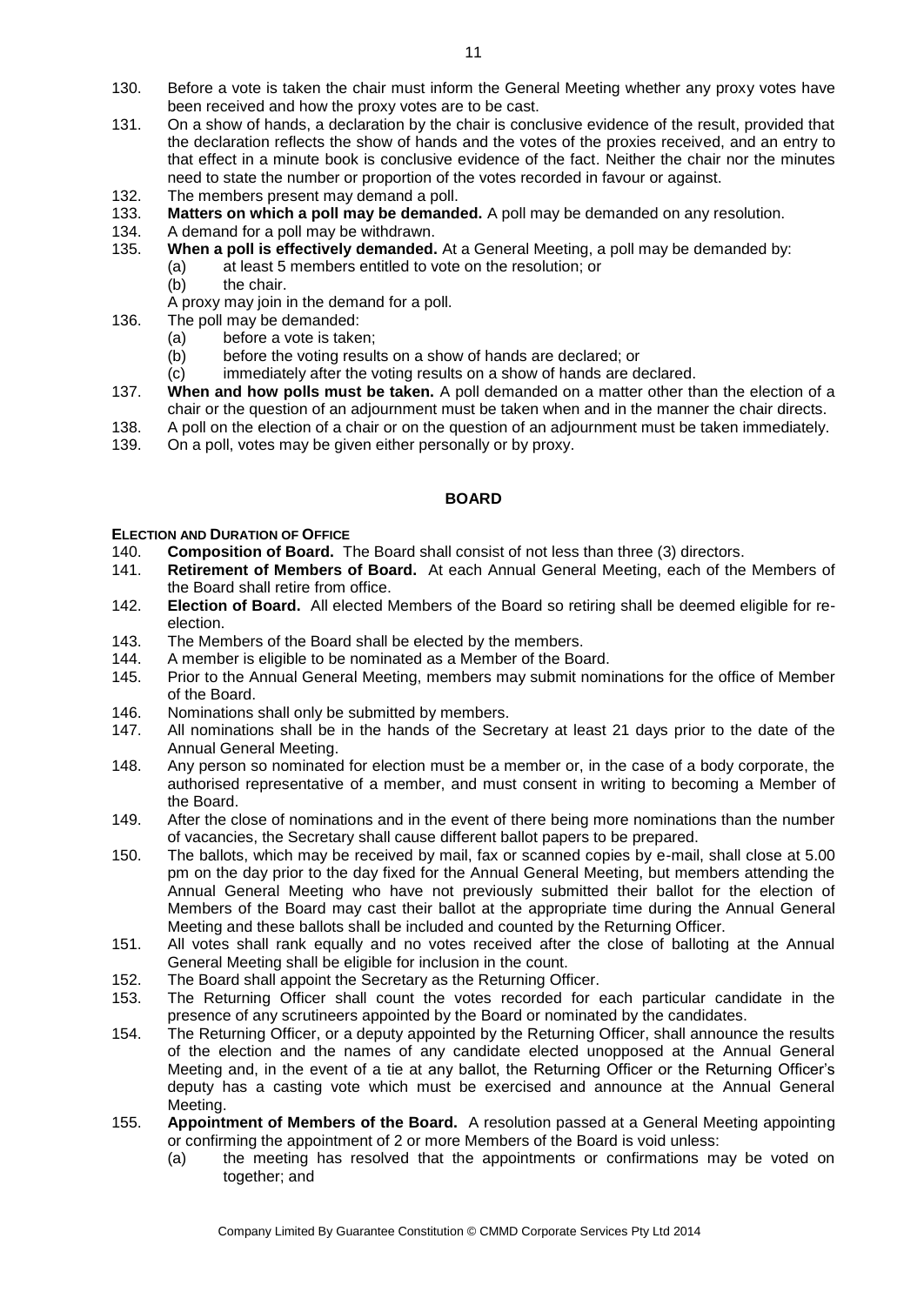- (b) no votes were cast against the resolution.
- 156. The preceding clause does not affect:
	- (a) a resolution to appoint Members of the Board by an amendment to this Constitution; or
	- (b) a ballot or poll to elect 2 or more Members of the Board if the ballot or poll does not require members voting for 1 candidate to vote for another candidate.
- 157. For the purposes of clause 156(b), a ballot or poll does not require a member to vote for a candidate merely because the member is required to express a preference among individual candidates in order to cast a valid vote.
- 158. **Appointment of officers.** The Board shall elect from its members the President, and Vice-President.
- 159. **Member of Board may resign by giving written notice.** A Member of the Board may resign as a Member of the Board by giving a written notice of resignation to MIT Group Foundation at its registered office.
- 160. **Vacation of office.** In addition to the circumstances in which the office of a Member of the Board becomes vacant by virtue of the Act, the office of a Member of the Board becomes vacant if they:
	- (a) become bankrupt or makes any arrangement or composition with their creditors generally;
	- (b) become prohibited from being a director of a company by reason of any order made under the Act;
	- (c) cannot manage MIT Group Foundation because of mental incapacity or whose estate or property has had a personal representative or trustee appointed to administer it;
	- (d) resign their office by notice in writing to MIT Group Foundation;
	- (e) are absent without the consent of the Board from meetings of the Board held during a period of six months;
	- (f) hold any office of profit under MIT Group Foundation;
	- (g) cease to be a member; or
	- (h) are directly or indirectly interested in any contract or proposed contract with MIT Group Foundation and fail to declare the nature of their interest as required by [the Act](file:///C:/Users/Paul/AppData/Local/Microsoft/Windows/Temporary%20Internet%20Files/Content.IE5/YJSON4W1/index.html) —
	- but nothing in this clause effects the operation of clauses 218 to 220.
- 161. **Resolution for removal of Member of the Board.** MIT Group Foundation may by resolution remove a Member of the Board from office despite anything in:
	- (a) any agreement between MIT Group Foundation and the Member of the Board; or
	- (b) any agreement between any or all members of MIT Group Foundation and the Member of the Board.
- 162. **Notice of intention to move resolution for removal of Member of the Board.** Notice of intention to move the resolution must be [given](http://www.austlii.edu.au/au/legis/cth/consol_act/ca2001172/s109x.html#give) to MIT Group Foundation at least 2 months before the meeting is to be held. However, if MIT Group Foundation calls a meeting after the notice of intention is [given](http://www.austlii.edu.au/au/legis/cth/consol_act/ca2001172/s109x.html#give) under this clause, the meeting may pass the resolution even though the meeting is held less than 2 months after the notice of intention is [given.](http://www.austlii.edu.au/au/legis/cth/consol_act/ca2001172/s109x.html#give)
- 163. **Board Member's right to notice of resolution for removal.** MIT Group Foundation must [give](http://www.austlii.edu.au/au/legis/cth/consol_act/ca2001172/s109x.html#give) the Member of the Board a copy of the notice as soon as practicable after it is received.
- 164. **Board Member's right to put case to members.** The Member of the Board is entitled to put their case to members by:
	- (a) giving MIT Group Foundation a written statement for circulation to members; and
	- (b) speaking to the motion at the meeting (whether or not the Member of the Board is a member of MIT Group Foundation).
- 165. The written statement is to be circulated by MIT Group Foundation to members by:
	- (a) [sending](http://www.austlii.edu.au/au/legis/cth/consol_act/ca2001172/s109x.html#send) a copy to everyone to whom notice of the meeting is sent if there is time to do so; or
	- (b) if there is not time to comply with paragraph (a), having the statement distributed to members attending the meeting and read out at the meeting before the resolution is voted on.
- 166. The Member of the Board's statement does not have to be circulated to members if it is more than 1,000 words long or defamatory.
- 167. **Board may appoint other Members of Board.** The Members of the Board may appoint a person as a Member of the Board in order to make up a quorum for a Board meeting even if the total number of Members of the Board is not enough to make up that quorum.
- 168. **Confirmation by next Annual General Meeting.** If a person is appointed under clause 167 as a Member of the Board, MIT Group Foundation must confirm the appointment by resolution at the next Annual General Meeting. If the appointment is not confirmed, the person ceases to be a Member of the Board at the end of the Annual General Meeting.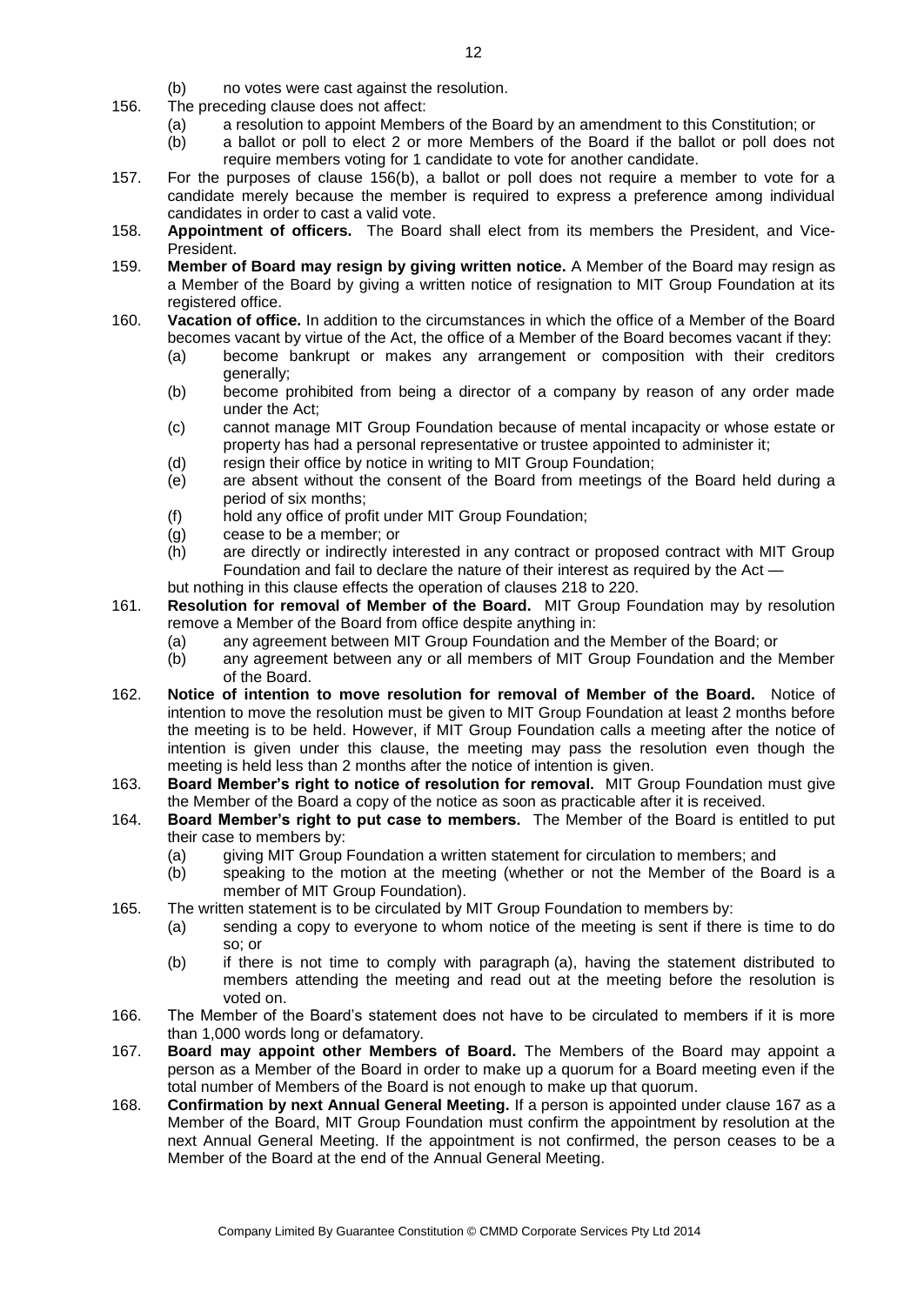#### **POWERS AND DUTIES OF MEMBERS OF BOARD**

- 169. **Powers and functions of Board.** MIT Group Foundation must be managed by or under the direction of and controlled by the Board.
- 170. The Board has and may exercise the functions conferred or imposed on it by or under this Constitution.
- 171. Without prejudice to and without limiting the powers conferred by this Constitution, the Board shall have the power to do any of the following:
	- (a) open and maintain a bank account or bank accounts to be operated by such person or persons whether Members of the Board or not as it shall from time to time determine;
	- (b) appoint any staff as may be necessary;
	- (c) employ and superannuate officers and employees;
	- (d) review staff positions at intervals not exceeding 5 years;
	- (e) publish and distribute information concerning this Constitution and the regulations to members and other interested persons;
	- (f) do all such other things that are in the opinion of the Board incidental to or conducive to the attainment of the objects of MIT Group Foundation;
	- (g) do all things necessary to give effect to the powers contained in this Constitution.
- 172. **Agent under power of attorney.** The Members of the Board may, by power of attorney, appoint any person or persons to be the attorney or attorneys of MIT Group Foundation for such purposes, with such powers, authorities and discretions (being powers, authorities and discretions vested in or exercisable by the Members of the Board), for such period and subject to such conditions as they think fit.
- 173. Any such power of attorney may contain such provisions for the protection and convenience of persons dealing with the attorney as the Members of the Board think appropriate and may also authorise the attorney to delegate all or any of the powers, authorities and discretions vested in that person.
- 174. **Validity.** All acts done by any meeting of the Board or of a committee of the Board or by any person acting as a Member of the Board are valid even though it is afterwards discovered that there was some defect in the appointment of a person to be a Member of the Board or a member of the committee, or to act as a Member of the Board, or that a person so appointed was disqualified. They are valid as if the person had been duly appointed and was qualified to be a Member of the Board or to be a member of the committee.

#### **SECRETARY**

- 175. The first Secretary is appointed by the members and thereafter by the Board.
- 176. The Secretary must consent in writing to holding the position of Secretary.
- 177. The Secretary has and may exercise such functions as are conferred or imposed on the Secretary by or under this Constitution.
- 178. The Secretary is responsible for:
	- (a) conducting the correspondence;
	- (b) maintaining its records; and
	- (c) performing such duties as pertain to the office of Secretary.
- 179. \*clause deleted
- 180. \*clause deleted
- 181. \*clause deleted
- 182. The Board may, from time to time, appoint a person to act as Secretary during the illness or absence of the Secretary, and the person, while so acting, has and may exercise all the functions of the Secretary and is taken to be the Secretary.
- 183. The Secretary may delegate to a person the exercise of:
	- (a) any of the functions of the Secretary under this Constitution, other than this power of delegation; or
	- (b) any functions delegated to the Secretary by the Board, unless the Board otherwise provides in its instrument of delegation to the Secretaries.
- 184. The Secretary may resign by giving written notice of the resignation to MIT Group Foundation.

#### **BOARD MEETINGS**

- 185. **Meetings of Board.** The Board must meet not less than once every six months for the transaction of ordinary business.
- 186. **Calling Board meetings.** A Board meeting may be called by the President or any two Member of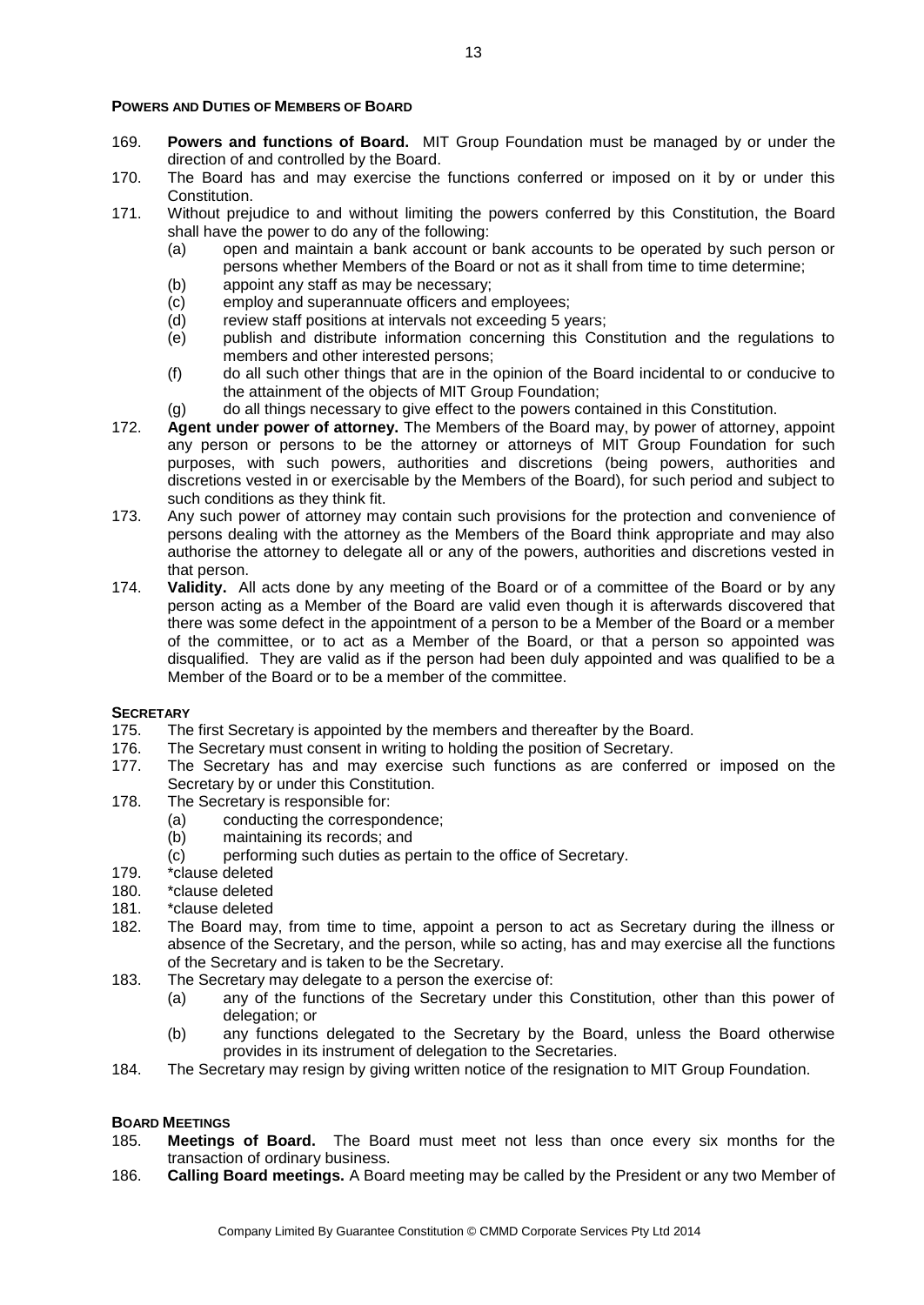the Board giving reasonable notice to the Members of the Board.

- 187. **Conduct of meetings.** The conduct of business at the meetings of the Board is, subject to this Constitution, as determined by the Board.
- 188. **Virtual meeting of Members of Board.** A Board meeting may be called or held using any technology consented to by all the Members of the Board. The consent may be a standing one. A Member of the Board may only withdraw their consent within a reasonable period before the meeting. The following procedures apply to calling a virtual meeting of the Members of the Board:
	- (a) the contemporaneous linking together by an instantaneous communication device of a number of Members of the Board not less than the quorum, whether or not any one or more of the Members of the Board is out of Australia, shall be deemed to constitute a meeting of the Board and all the provisions of this Constitution as to meetings of the Board shall apply to any such meeting held by an instantaneous communication device so long as the following conditions are met:
		- (i) all the Directors for the time being entitled to receive notice of the meeting of the Board (including any alternate for any Member of the Board) shall be entitled to notice of a meeting held by an instantaneous communication device and to be linked by an instantaneous communication device for the purpose of such meeting;
		- (ii) notice of any such meeting shall be given on the instantaneous communication device or in any other manner permitted by this Constitution; and
		- (iii) each of the Members of the Board taking part in the meeting by an instantaneous communication device must be able to hear each other Members of the Board taking part at the commencement of the meeting.
	- (b) A Member of the Board may not leave a meeting held by an instantaneous communication device by disconnecting his instantaneous communication device unless he has previously expressly notified the President of the meeting of his intention to leave the meeting and a Member of the Board shall be conclusively presumed to have been present and to have formed part of the quorum at all times during such a meeting until such notified time of his leaving the meeting.
	- (c) A minute of the proceedings at meetings held by an instantaneous communication device shall be sufficient evidence of such proceeding and of the observance of all necessary formalities if certified as a correct minute by the President of the meeting.

For the purpose of this clause, "instantaneous communication device" shall include telephone, television or any other audio and/or visual device which permits instantaneous communication.

- 189. **Presiding member.** The President or, in the absence of the President, a Vice-President or in the absence of both of them, another Member of the Board elected to chair the meeting by the Members of the Board present, is to preside at a meeting of the Board.
- 190. **Quorum at Board meetings.** Except as otherwise provided by this Constitution, the quorum for a meeting of the Board is 2, and the quorum must be present at all times during the meeting.
- 191. If the total number of Members of the Board is not enough to make up that quorum, then the Board may only act for the purpose of increasing the number of Members of the Board to make up a quorum or for convening a General Meeting.
- 192. **Decisions.** A decision of the Board must be passed by a majority of the votes cast by the Members of the Board entitled to vote on the resolution.
- 193. In case of an equality of votes, the chair has a casting vote if necessary in addition to any vote they have in their capacity as a Member of the Board.
- 194. A Member of the Board is not entitled to vote in respect of any contract or proposed contract with MIT Group Foundation in which they are in any way, whether directly or indirectly, interested or in respect of any matter arising out of such a contract or proposed contract and, if they vote in contravention of this clause, their vote shall not be counted.
- 195. If all the Members of the Board have signed a document containing a statement that they are in favour of a resolution in terms set out in the document, a resolution in those terms shall be deemed to have been passed at a meeting of the Board held on the day on which the document was signed and at the time at which the document was last signed by a Member of the Board or, if the Members of the Board signed the document on different days, on the day on which, and at the time at which, the document was last signed by a Member of the Board.
- 196. **Circulating resolutions.** The Members of the Board may pass a resolution without a Board meeting being held if all the Members of the Board entitled to vote on the resolution sign a document containing a statement that they are in favour of the resolution set out in the document.
- 197. Separate copies of a document may be used for signing by the Members of the Board if the wording of the resolution and statement is identical in each copy.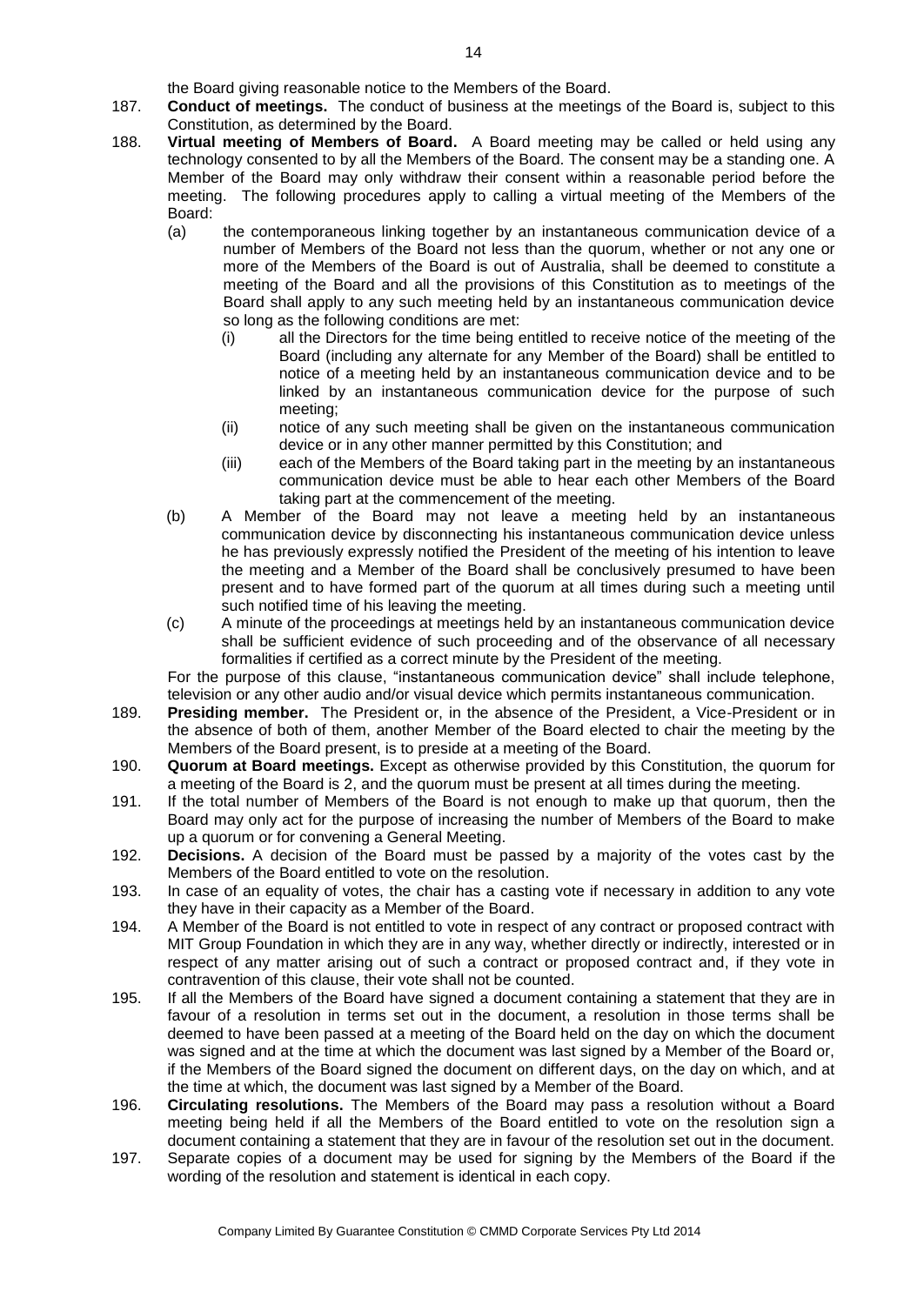- 198. The resolution is passed when the last the Member of the Board signs.
- 199. Passage of such a resolution must be recorded in the minutes.

#### **DELEGATION AND COMMITTEES**

- 200. **Delegation to committees.** The Board may delegate any of its powers to a committee of the Board consisting of such Members of the Board as the Board decides.
- 201. A committee must exercise the powers delegated to it in accordance with any directions of the Board.
- 202. The effect of the committee exercising a power in this way is the same as if the Board exercised it.
- 203. The delegation must be recorded in the minute book.<br>204 The members of such a committee may elect one of t
- The members of such a committee may elect one of their number as chair of their meetings.
- 205. The procedure for the calling of meetings of any such committee and for the conduct of business at those meetings is as determined by the Board or (subject to any direction of the Board) by the committee.
- 206. A committee may meet and adjourn as it thinks proper.
- 207. Questions arising at a meeting of a committee shall be determined by a majority of votes of the members present and voting.
- 208. In the case of an equality of votes, the chair has, in addition to deliberative vote (if any), a casting vote.
- 209. **Delegation by Board and Secretary.** The Board may delegate to a committee, the Secretary or any other person the exercise of any of its functions, other than this power of delegation.

#### **CHIEF EXECUTIVE OFFICER**

- 210. **Chief Executive Officer.** A Chief Executive Officer is appointed by the Board.
- 211. The Chief Executive Officer has and may exercise such functions as are conferred or imposed on the Chief Executive Officer by the Board.
- 212. The Board may, from time to time, appoint a person to act as Chief Executive Officer during the illness or absence of the Chief Executive Officer, and the person, while so acting, has and may exercise all the functions of the Chief Executive Officer and is taken to be the Chief Executive Officer.
- 213. The Chief Executive Officer may delegate to a person the exercise of:
	- (a) any of the functions of the Chief Executive Officer under this Constitution, other than this power of delegation; or
	- (b) any functions delegated to the Chief Executive Officer by the Board, unless the Board otherwise provides in its instrument of delegation to the Chief Executive Officers.

#### **MINUTES**

- 214. MIT Group Foundation must keep minute books in which it records:
	- (a) proceedings and resolutions of General Meetings;
	- (b) proceedings and resolutions of Board meetings (including meetings of a committee of the Board);
	- (c) resolutions passed by Members of the Board without a meeting.
- 215. The Members of the Board must ensure that the minutes of a meeting are signed within a reasonable time after the meeting by one of the following:
	- (a) the chair of the meeting;
	- (b) the chair of the next meeting.
- 216. The Members of the Board must ensure that minutes of the passing of a resolution without a meeting are signed by a Member of the Board within a reasonable time after the resolution is passed.
- 217. A minute that is so recorded and signed shall be conclusive evidence of the proceeding, resolution or declaration to which it relates, unless the contrary is proved.

# **PROPERTY**

218. **Application of income and property.** MIT Group Foundation must apply its income and property exclusively to or for the promotion of the objects of MIT Group Foundation described in clause 4 and none of it may be paid or transferred, directly or indirectly, to members, either by dividend, bonus or otherwise, or for any other object or purpose not connected with the objects of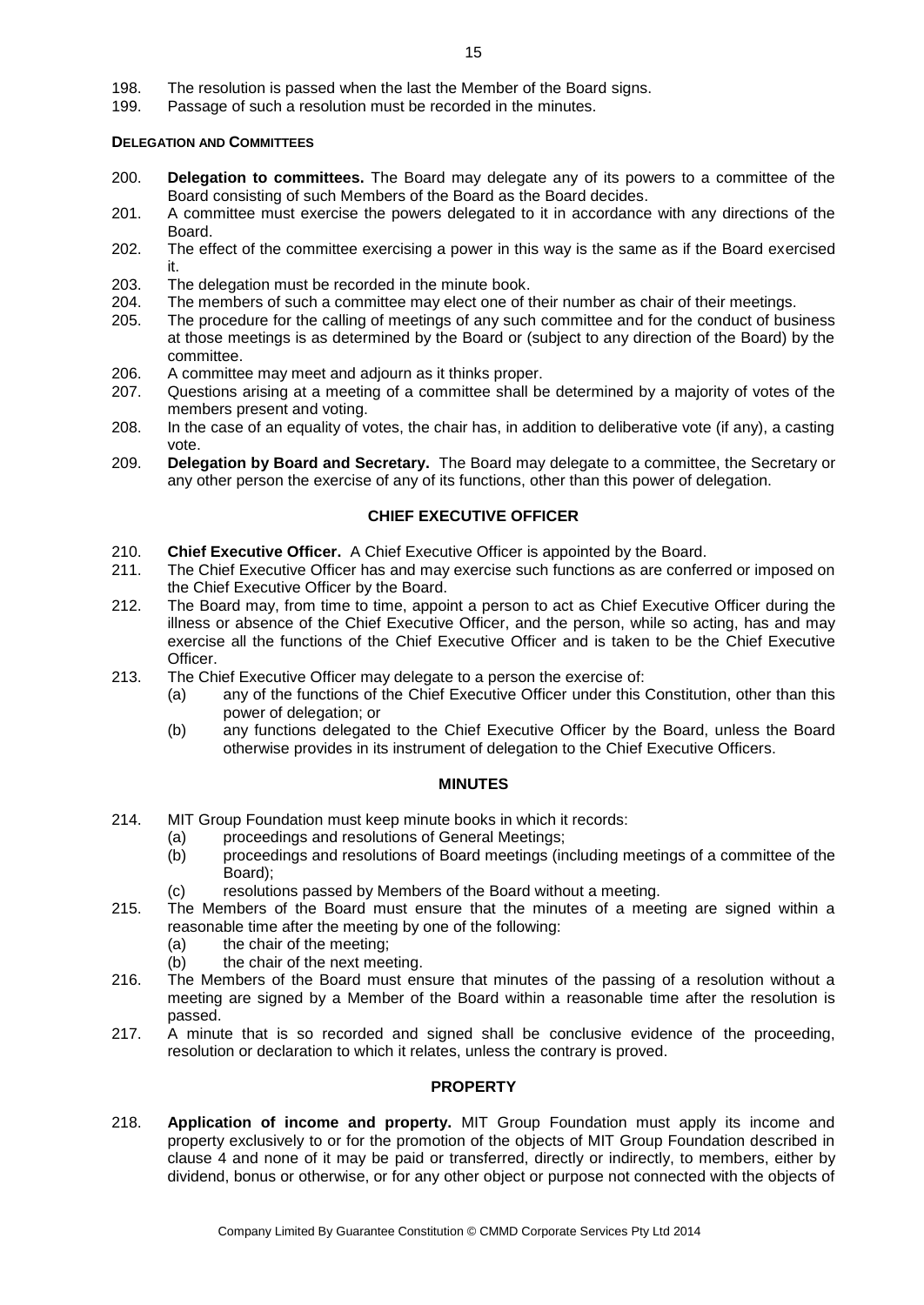MIT Group Foundation.

- 219. **Remuneration and expenses.** No Member of the Board shall be paid any salary or fees or receive any remuneration or other benefit in money or money's worth from MIT Group Foundation.
- 220. Clauses 218 and 219 do not prevent the Board in good faith authorising:
	- (a) the reimbursement of reasonable out-of-pocket expenses properly incurred in travelling to and from the developing country and accommodation in the developing country;
	- (b) the reimbursement of any Member of the Board or any officer for out-of-pocket expenses properly incurred:
		- $(1)$  in attending and returning from Board meetings or any meetings of committees of Members of the Board;
		- (2) in attending any General Meetings; and<br>(3) in connection with the business of MIT G
		- in connection with the business of MIT Group Foundation.
	- (c) the payment of premiums for professional indemnity insurance; and
	- (d) the payment of:
		- (1) reasonable and proper remuneration or fees to any member (excluding a Member of the Board) or employee for any goods or services provided or rendered to MIT Group Foundation;
		- (2) any debt or any reasonable and proper fees to any Member of the Board under a contract between MIT Group Foundation and that Member of the Board for the provision of goods or services which are outside the scope of the ordinary duties of a director;
		- (3) reasonable and proper rent for premises demised or let to MIT Group Foundation by any member (including a Member of the Board);
		- (4) interest at a rate not exceeding the lowest rate paid for the time being by its bank in respect of term deposits on money borrowed from any member (including a Member of the Board);
	- All payments to Members of the Board must be approved at a meeting of the Board.
- 221. **Investment.** MIT Group Foundation is required to invest its property in appropriate investments in accordance with sections 6 to 9 of the *Trustee Act* 1958 (Vic) (in summary, MIT Group Foundation may invest the assets in any forms of investment other than investments which are speculative, but, in making an investment, it must exercise the care, diligence and skill that a prudent person would exercise in managing the affairs of other persons).

# **MIT GROUP FOUNDATION OVERSEAS GIFT FUND**

- 222. **Gift Fund.** MIT Group Foundation shall maintain a fund to be known as the **MIT Group Foundation Overseas Gift Fund** to be used for the objects of MIT Group Foundation which must be operated and maintained in accordance with the following accounting procedures:
	- (1) MIT Group Foundation is:
		- (a) to maintain accounts of the assets of the Fund entirely separate and distinct from any other any Fund or assets; and
		- (b) open and maintain a separate bank account for the Fund;
	- (2) all gifts including donations, bequests and other testamentary gifts, distributions from other charities, and gifts of money or other property — made to, or received by, MIT Group Foundation must be credited to the Fund, but it is entitled to accept any cheques containing both a gift and an amount which is not a gift (for example, a cheque paying a membership subscription and making a donation) provided that an amount equivalent to the gift is credited and transferred to the Fund;
	- (3) the following must *not* be credited to the Fund:
		- (a) any amounts or other property including membership contributions or subscriptions, government grants, receipts from sponsorships or commercial activities, proceeds of raffles, charity auctions, dinners — which do not fall within the description in clause 232(2);
		- (b) gifts to any other fund (if any) which is operated by MIT Group Foundation and which is either is a deductible gift recipient and/or is an eligible gund under the Overseas Aid Gift Deduction Scheme;
	- (4) MIT Group Foundation is required to invest the Trust Fund in appropriate investments in accordance with sections 6 to 9 of the *Trustee Act* 1958 (Vic) and interest, dividends or other returns on those Fund investments are to be credited to the Fund;
	- (5) where a gift or donation of property other than money is made: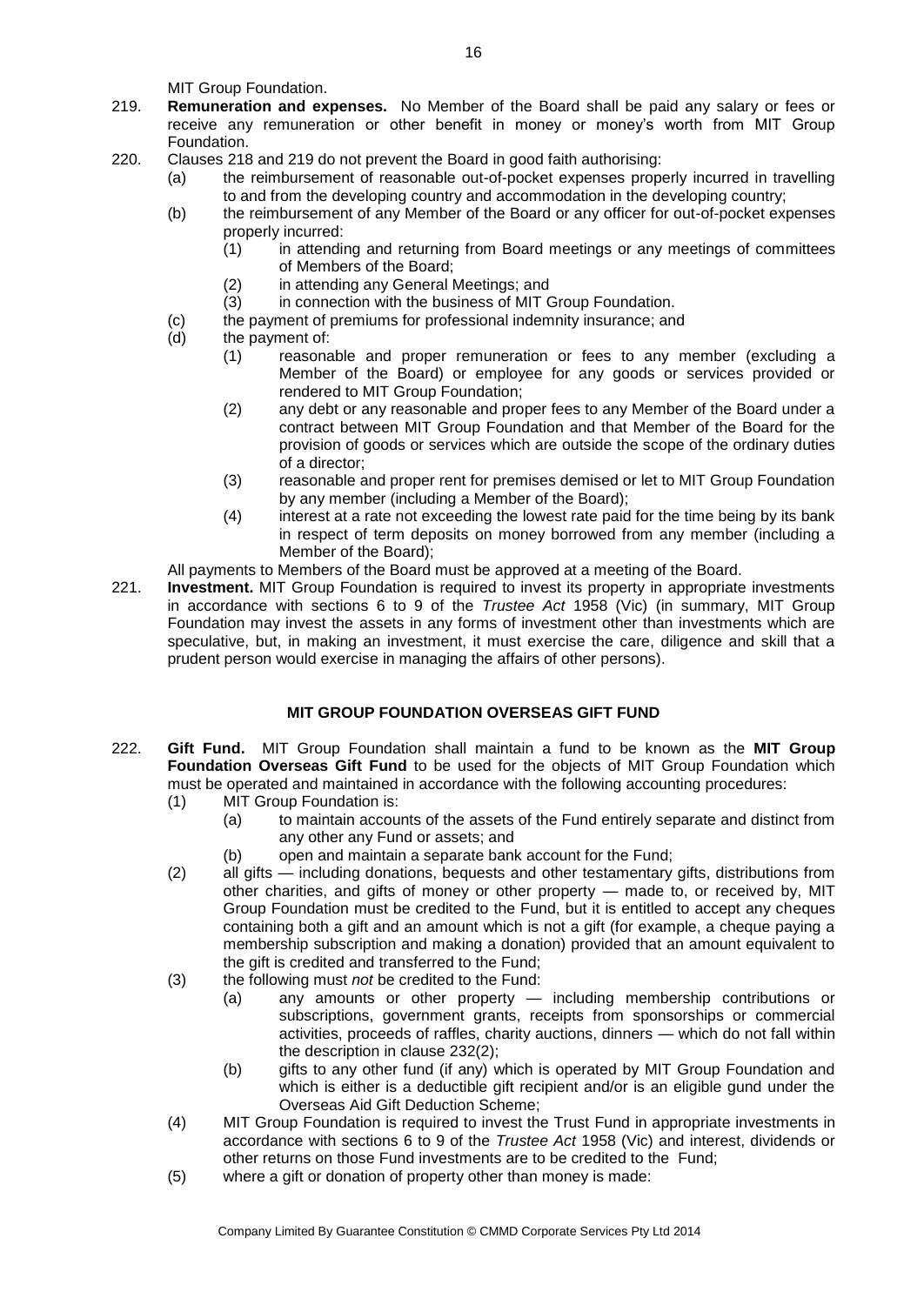- (a) it must be recorded in the Fund's assets register; and
- (b) the proceeds of sale of such property (if any) must be credited to the Fund —

but this does not apply to property of trivial value;

(6) MIT Group Foundation must keep written financial records which:

- (a) correctly record and explain its transactions in relation to the Fund;
- (b) accurately record all receipts and outgoings in relation to the Fund; and
- (c) would enable true and fair financial statements of the Fund to be prepared and audited;
- (7) MIT Group Foundation must not accumulate funds in the Fund excessively;
- (8) the assets of the Fund must not be used for any purpose other than for the objects of MIT Group Foundation.
- (9) **Public.** The general public will be invited to make gifts to the Fund to be used for the purpose of carrying out the objects of the Fund.
- (10) **Not-for-profit.** The assets and income of the Fund shall be applied solely in furtherance of the objects of the Fund, and no portion shall be distributed directly or indirectly to any individual, except as reimbursement of bona fide out of pocket expenses incurred on behalf of the Fund or compensation for bona fide services rendered to the Fund.

#### 222A. **Fund Committee.**

- (1) The MIT Group Foundation Overseas Gift Fund shall be managed by the Fund Committee.
- (2) The Fund Committee:
	- (a) shall be made up of at least three (3) persons appointed as committee members by the Board from time to time; and
	- (b) shall be made up of a majority of persons who have a degree of responsibility to the general community by reason of their tenure of some public office, or their occupation or their standing in the community, such as, but not limited to, church authorities, school principals, judges, clergymen, solicitors, doctors, and other professional persons, mayors, councillors, town clerks and members of parliament.
- (3) The Members of the Board may remove a Fund Committee Member where it appears to them that the Fund Committee Member:
	- (a) has lost capacity to act as a Fund Committee Member;
	- (b) has a conflict between their duty and interest or has used their position as a member, or information obtained as a Fund Committee Member, to gain an advantage for any person or entity other than MIT Group Foundation or the Fund;
	- (c) is no longer making a contribution of sufficient value to the Fund or no longer has sufficient time to discharge their duties as a Fund Committee Member.
- (4) The Fund Committee Members may elect one of their number as chair of their meetings.
- (5) The procedure for the calling of meetings of the Fund Committee and for the conduct of business at their meetings is as determined by the Board or (subject to any direction of the Board) by the Fund Committee Members.
- (6) The Fund Committee Members may meet and adjourn as they think proper.
- (7) Questions arising at a meeting of the Fund Committee shall be determined by a majority of votes of the Fund Committee Members present and voting. In the case of an equality of votes, the chair has, in addition to deliberative vote (if any), a casting vote.
- (8) Circular resolutions.
	- (a) The Fund Committee Members may pass a resolution without a meeting being held if all the Fund Committee Members entitled to vote on the resolution sign a document containing a statement that they are in favour of the resolution set out in the document.
	- (b) Separate copies of a document may be used for signing by the Fund Committee Members if the wording of the resolution and statement is identical in each copy.
	- (c) The resolution is passed when the last Fund Committee Member signs.
	- (d) Passage of such a resolution must be recorded in the minutes.
- (9) Reporting to the Board. The Fund Committee shall report to the Board on the decisions made by the Fund Committee at the next Board meeting.
- 223. **Receipts.** MIT Group Foundation must issue receipts for all donations, bequests, distributions from other charities, and gifts of money or other property which show:
	- (1) the name of MIT Group Foundation;
	- (2) its ABN;
	- (3) the name of the Fund;
	- (4) the amount of money donated;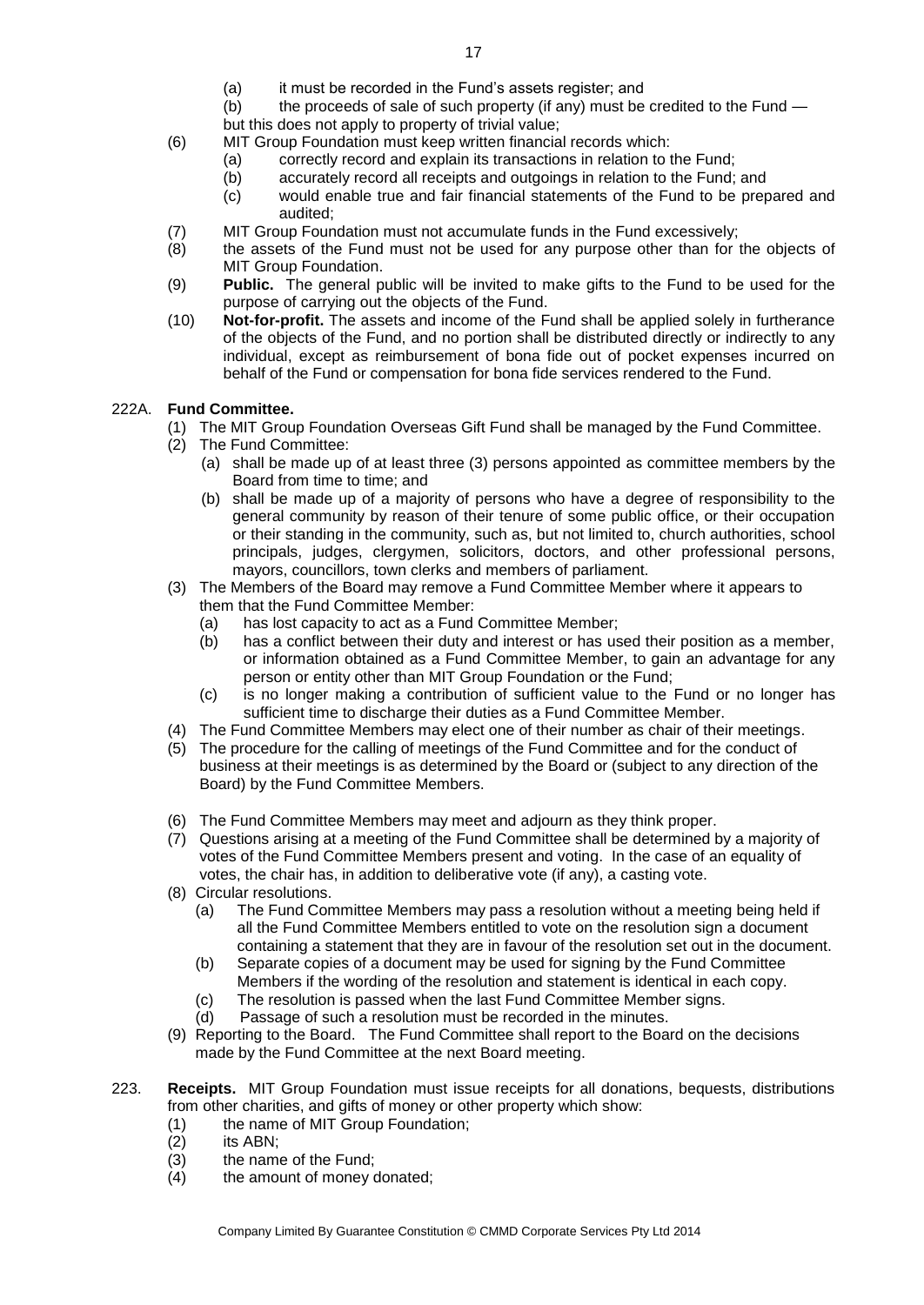- (5) if of non-monetary nature, a full and accurate description of the item or items the subject of the gift or donation;
- (6) a description of any gift of property (if any);
- (7) the date of the receipt or the date on which the gift was received; and
- (8) that the receipt is for an amount or other property received as a gift.
- 224. **Winding up or revocation of endorsement.** If the Fund is an eligible Fund under the Overseas Aid Gift Deduction Scheme and/or a deductible gift recipient and either:
	- (a) MIT Group Foundation is wound up or deregistered;<br>(b) the Fund is wound up: or
	- the Fund is wound up; or
	- (c) the Fund's endorsement under the Overseas Aid Gift Deduction Scheme and/or as a deductible gift recipient is revoked -

then any surplus money or other assets of the Fund remaining after satisfaction of all liabilities attributable to the Fund shall be transferred to some other Fund, authority or institution:

- (1) having objects similar, or reasonable similar, to the objects of MIT Group Foundation;
- (2) which prohibits the distribution of its income and property to a similar extent to that imposed on MIT Group Foundation under clause 218;
- (3) which has endorsement from the Commissioner of Taxation as an income tax exempt charity under Subdivision 50-B of the *Income Tax Assessment Act* 1997 and which comes within the description of Item 1.1 of section 50-5 of the Act;
- (4) which has endorsement from the Commissioner of Taxation as a deductible gift recipient under Division 30 of the *Income Tax Assessment Act* 1997 and which comes within the description of Item 9.1.1 of section 30-80 of the Act; and
- (5) which is an eligible Fund under the Overseas Aid Gift Deduction Scheme.

That fund, authority or institution may to be determined by the members at or before the time of dissolution or revocation, and insofar as effect cannot be given to such provision, then to some other charitable object which is an eligible fund under the Overseas Aid Gift Deduction Scheme.

- 225. If the Fund is an eligible fund under the Overseas Aid Gift Deduction Scheme and either:
	- (1) MIT Group Foundation is wound up or deregistered; or
	- $(2)$  the Fund wound up -

then the Secretary or the Board must notify the Commissioner of Taxation promptly and request the Commissioner of Taxation to revoke the endorsement of Fund as an eligible fund under the Overseas Aid Gift Deduction Scheme.

- 226. If the Fund is an eligible fund under the Overseas Aid Gift Deduction Scheme, then the Secretary or the Board must notify:
	- (1) the Commissioner of Taxation of:
		- (a) any amendment to the Constitution (including a copy of the amendment); and
		- (b) any changes that affect the operational or financial arrangements of the Fund; and
	- (2) the Department of any amendment to the Constitution which changes the name of the Fund

within 30 days of the making of the amendment or change.

# **FINANCIAL REPORTS**

- 227. **Obligation to keep financial records.** MIT Group Foundation must keep written financial records which:
	- (a) correctly record and explain its transactions and financial position and performance; and
	- (b) would enable true and fair financial statements to be prepared and audited.
- 228. **Audit.** Unless the MIT Group Foundation is a "small company limited by guarantee" within the meaning section 45B of the Act, a properly qualified auditor or auditors is to be appointed to examine the financial records.
- 229. **Annual financial reporting to members.** MIT Group Foundation must report to members for a financial year by either:
	- (a) sending members copies of:
		- (1) the financial report for the year; and
		- (2) the Board's report for the year; and
		- (3) the auditor's report on the financial report; or
	- (b) sending members a concise report for the year that complies with clause 240.
- 230. **Concise report.** A concise report for a financial year consists of:
	- (a) a concise financial report for the year drawn up in accordance with accounting standards made for the purposes of this clause; and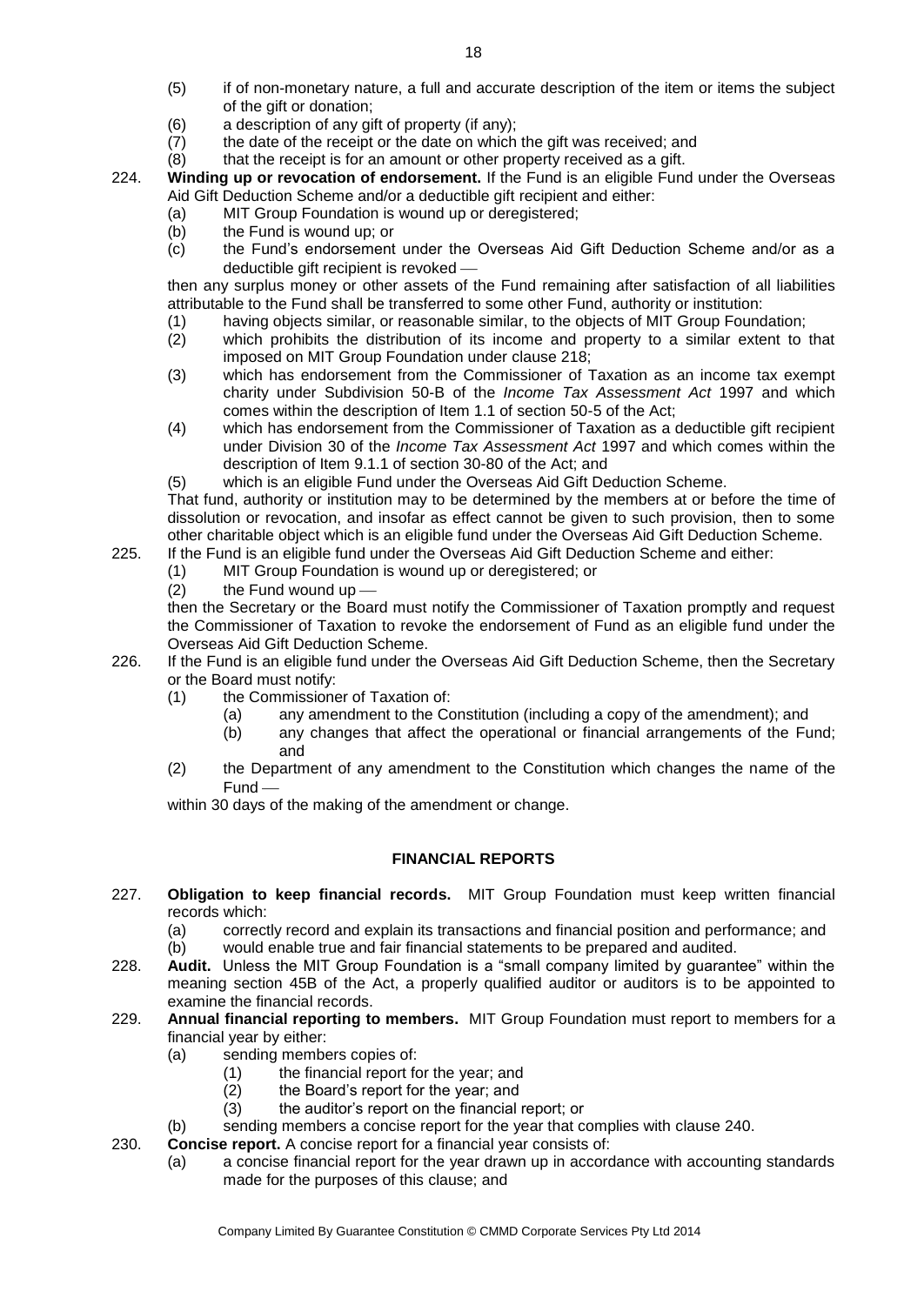- (b) the Board's report for the year; and
- (c) a statement by the auditor:
	- (1) that the financial report has been audited; and
	- (2) whether, in the auditor's opinion, the concise financial report complies with the accounting standards made for the purposes of clause 230(a); and
- (d) a copy of any qualification in, and of any statements included in, the auditor's report on the financial report; and
- (e) a statement that the report is a concise report and that the full financial report and auditor's report will be sent to the member free of charge if the member asks for them.
- 231. **Deadline for reporting to members.** MIT Group Foundation must report to members under clause 239 by the earlier of:
	- (a) 21 days before the next Annual General Meeting after the end of the financial year; or
	- (b) 4 months after the end of the financial year.
- 232. **Member's choices for annual financial information.** A member may request MIT Group Foundation:
	- (a) not to send them the material required by clause 239; or
	- (b) to send them a full financial report and the Board's report and auditor's report.
- 233. A request may be a standing request or for a particular financial year. The member is not entitled to a report for a financial year earlier than the one before the financial year in which the request is made.
- 234. The time for complying with a request under clause 242(b) is:
	- (a) 7 days after the request is received; or
	- (b) the deadline for reporting under clause 241 —
	- whichever is later.
- 235. A full financial report, the Board's report and auditor's report are to be sent free of charge unless the member has already received a copy of them free of charge.
- 236. **Inspection by members.** A member has a right of access to the financial records at all reasonable times.
- 237. **Cheques, etc.** Either:
	- (a) the Secretary; or<br>(b) any two Members
	- any two Members of the Board —
	- may sign, draw, accept, endorse or otherwise execute a cheque or other negotiable instrument.
- 238. The Board may determine that a cheque or other negotiable instrument may be signed, drawn, accepted, endorsed or otherwise executed in a different way.

# **INDEMNITY AND INSURANCE**

- 239. **Indemnity.** To the extent permitted by law, MIT Group Foundation may indemnify each person who is, or has been, a Member of the Board or Secretary of MIT Group Foundation against any liability arising directly or indirectly from the person serving or having served in that capacity:
	- (a) to any person, except for:
		- (1) a liability owed to MIT Group Foundation or a related body corporate;
		- (2) a liability for a pecuniary penalty or compensation order made under the Act; or
		- (3) a liability that is owed to someone (other than MIT Group Foundation) and did not arise out of conduct in good faith; and
	- (b) for legal costs incurred in defending a proceeding for liability incurred as a Member of the Board or Secretary of MIT Group Foundation if the costs are not incurred:
		- (1) in defending or resisting proceedings in which the person is found to have a liability for which they could not be indemnified under clause 249(a);
		- (2) in defending or resisting criminal proceedings in which the person is found guilty;<br>(3) in defending or resisting proceedings brought by ASIC or a liquidator for a court
		- in defending or resisting proceedings brought by ASIC or a liquidator for a court order if the grounds for making the order are found by the court to be established; or
		- (4) in connection with proceedings for relief to the person under the Act in which the court denies the relief.
- 240. Clause 249(b)(3) does not apply to costs incurred responding ASIC or a liquidator as part of an investigation before ASIC or the liquidator commenced proceedings for the court order.
- 241. **Insurance.** MIT Group Foundation may, to the extent permitted by law, procure and obtain professional indemnity insurance or cover, or pay or agree to pay a premium for such insurance, for a person who is, or has been, a Member of the Board or Secretary of MIT Group Foundation against any liability: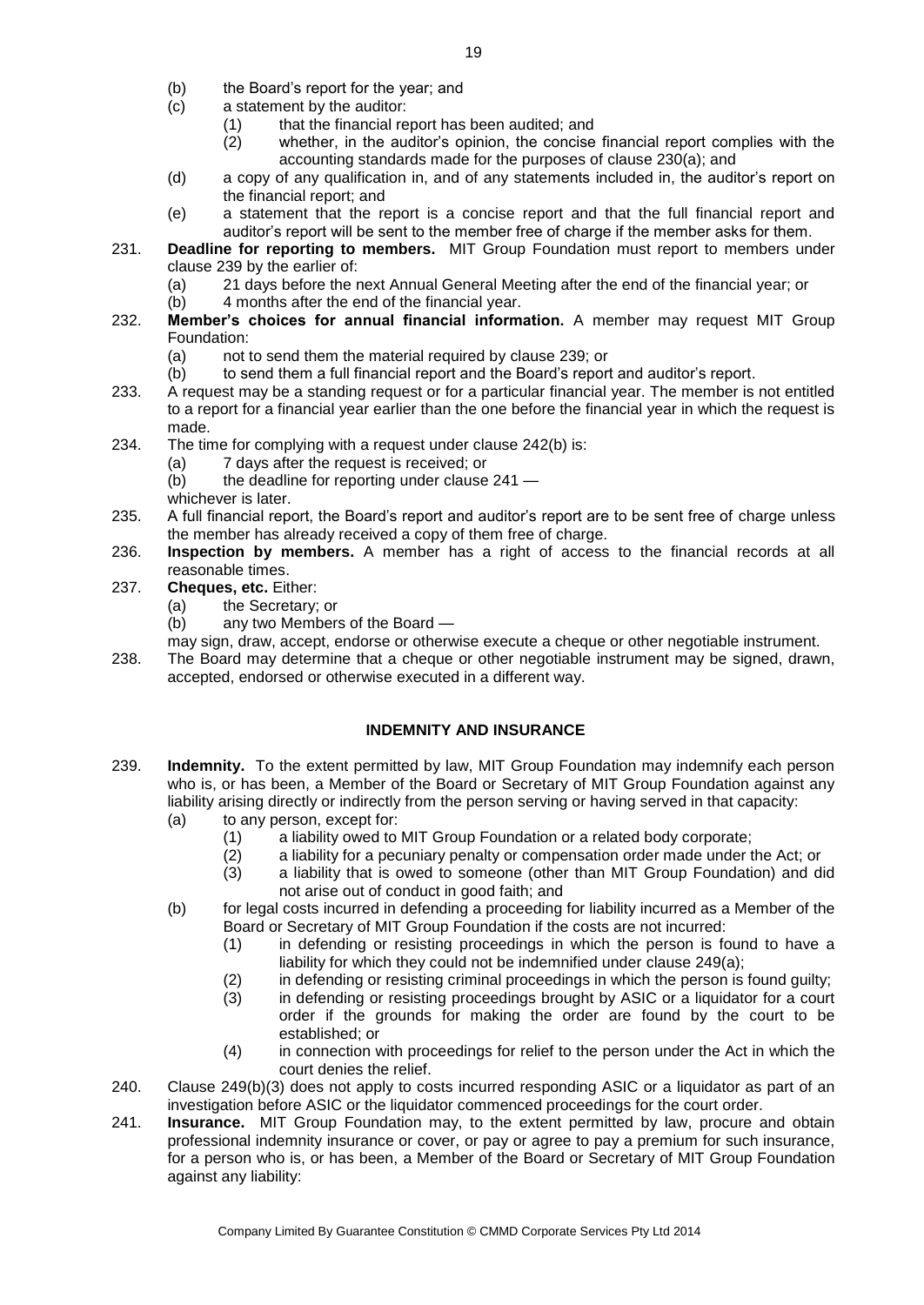- (a) arising directly or indirectly from the person serving or having served in that capacity including, but not limited to, a liability for negligence except where the liability arises out of:
	- (1) conduct involving a wilful breach of duty in relation to MIT Group Foundation; or
	- (2) a contravention of sections 182 or 183 of the Act dealing with improper use of position or information; or
- (b) for legal costs and expenses incurred in defending proceedings, whether civil or criminal and whatever their outcome.
- 242. **Other officers.** Nothing in clauses 249 or 251 limits the powers of MIT Group Foundation, to the extent permitted by the Act, to indemnify or insure other officers of MIT Group Foundation.
- 243. **Document containing indemnity or insurance.** The Members of the Board of MIT Group Foundation may authorise MIT Group Foundation to, and MIT Group Foundation may enter into any document containing an indemnity in favour of, or insurance policy for the benefit of, a person who may be indemnified or insured by MIT Group Foundation, on such terms as the Members of the Board approve and, in particular, that applies to acts or omissions prior to or after the time of entering into the indemnity or policy.
- 244. The benefit of a deed of indemnity or similar document containing an indemnity, continues according to the terms of the deed or document, even after the terms of clause 253 are amended, repealed or modified, in respect of a liability arising out of acts or omissions occurring prior to the amendment, repeal or modification.

# **COMMON SEAL AND EXECUTION OF DOCUMENTS**

- 245. **Execution of documents without a seal.** MIT Group Foundation may execute a document without using a common seal if the document is signed by:
	- (a) two Members of the Board;
	- (b) a Member of the Board and the Secretary.
- 246. **Execution under seal.** If MIT Group Foundation has a seal:
	- (a) the Members of the Board shall provide for its safe custody of the seal;
	- (b) it may only be used only with the authority of the Members of the Board, or of a committee of the Members of the Board authorised by the Members of the Board to authorise the use of the seal.
- 247. MIT Group Foundation also may execute a document if the seal is fixed to the document and the fixing of the seal is witnessed by:
	- (a) two Members of the Board;
	- (b) a Member of the Board and the Secretary.
- 248. MIT Group Foundation may execute a document as a deed if the document is expressed to be executed as a deed and is executed in accordance with clauses 255 or 257, but this does not limit the ways in which MIT Group Foundation may execute a document (including a deed).
- 249. A Member of the Board may sign an instrument to which the seal of MIT Group Foundation is affixed even though the Member of the Board is interested in the contract or arrangement to which the instrument relates.
- 250. **Signing documents.** The power of MIT Group Foundation to sign, discharge and otherwise deal with contracts can be exercised by a person acting with its authority and on its behalf.

# **RULES AND GUIDELINES**

- 251. **Rules and guidelines.** The Board may make rules or issue guidelines dealing with:
	- (a) the admission of applicants for membership;
	- (b) the rights or obligations of members;
	- (c) the operation of programs in developing countries;
	- (d) other matters —
	- which are not specified by this Constitution or the Act.
- 252. A rule or guideline which, directly or indirectly, is inconsistent with a provision of this Constitution or the Act is invalid.
- 253. **Notice.** A copy of every alteration or addition made to the rules is to be sent to every member at their last known address.
- 254. The omission, unless wilfully made, to send a copy or the non-receipt of it does not invalidate the alteration or addition.
- 255. **Interpretation.** The Board is the sole authority for interpreting the rules and guidelines.